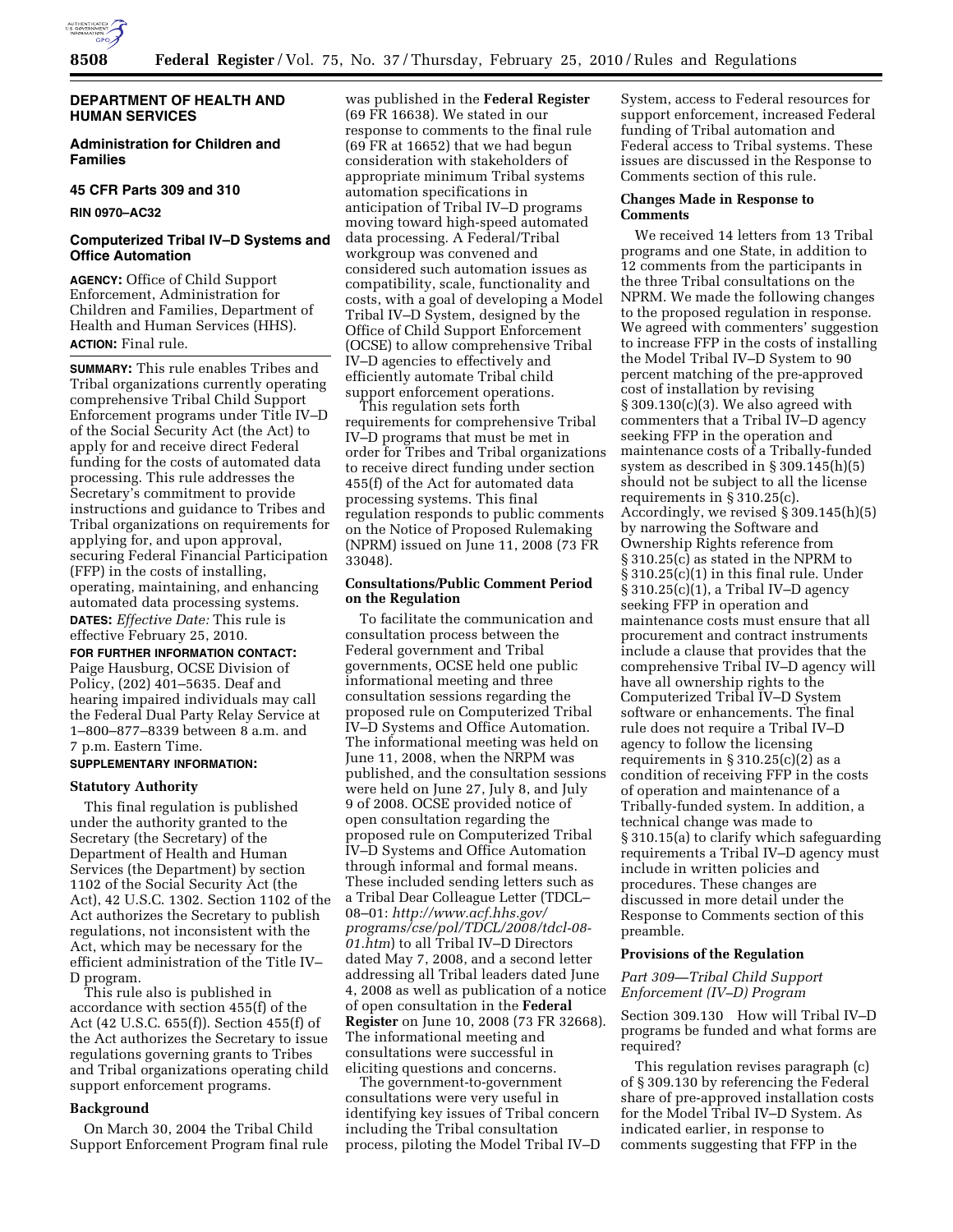costs of Tribal automation be increased from the applicable matching rate as defined in § 309.130(c), we have added subparagraphs (i) and (ii) to  $\S 309.130(c)(3)$  of the final rule. Section 309.130(c)(3)(i) provides that for all periods following the three-year period (a timeframe under which a Tribal IV– D agency may receive 90 percent Federal funding as specified in paragraph (c)(2)), a Tribe or Tribal organization will receive Federal grant funds equal to 80 percent of the total amount of approved and allowable expenditures made for the administration of the Tribal child support enforcement program, except as provided in paragraph (ii). Under § 309.130(c)(3)(ii), a Tribe or Tribal organization will receive Federal grant funds equal to 90 percent of preapproved costs of installing the Model Tribal IV–D System. The comments requesting increased Federal funding for Tribal automation and changes to the applicable matching rate are discussed in more detail in the Response to Comments section.

Section 309.145 What costs are allowable for Tribal IV–D programs carried out under § 309.65(a) of this part?

Under § 309.145, Federal funds are available for the costs of operating a Tribal IV–D program under an approved Tribal IV–D application carried out under § 309.65(a), provided that such costs are determined by the Secretary to be reasonable, necessary, and allocable to the program. Allowable activities and costs for Tribal automated data processing computer systems, addressed in paragraph (h) of this section, include planning efforts in the identification, evaluation, and selection of an automated data processing computer system solution meeting the program requirements defined in a Tribal IV–D plan and the automated systems requirements in part 310; installation, operation, maintenance and enhancement of a Model Tribal IV–D System as defined in and meeting the requirements of part 310; procurement, installation, operation and maintenance of essential Office Automation capability; establishment of Intergovernmental Service Agreements with a State and another comprehensive Tribal IV–D agency for access to the State or other Tribe's existing automated data processing computer system to support Tribal IV–D program operations, and reasonable costs associated with use of such a system; operation and maintenance of a Tribal automated data processing system funded entirely with Tribal funds if the

software ownership rights and license requirements in  $\S 310.25(c)(1)$  are met; and other automation and automated data processing computer system costs in accordance with instructions and guidance issued by the Secretary.

## *Part 310—Computerized Tribal IV–D Systems and Office Automation*

Section 310.0 What does this part cover?

This section addresses the conditions for Federal funding and requirements governing Computerized Tribal IV–D Systems and Office Automation. These include the automated systems options for comprehensive Tribal IV–D programs; the functional requirements for the Model Tribal IV–D System; the security and privacy requirements for Computerized Tribal IV–D Systems and Office Automation; the conditions for funding the installation, operation, maintenance, and enhancement of Computerized Tribal IV–D Systems and Office Automation; the conditions that apply to acquisitions of Computerized Tribal IV–D Systems; and the accountability and monitoring of Computerized Tribal IV–D Systems.

Section 310.1 What definitions apply to this part?

Section 310.1(a) defines the following terms used in Part 310: Automated Data Processing Services (ADP Services); Comprehensive Tribal IV–D Agency; Computerized Tribal IV–D System; Installation; Maintenance; Model Tribal IV–D System; Office Automation; Reasonable Cost; Service Agreement; and Simplified Acquisition Threshold.

Section 310.1(b) references the following terms defined in 45 CFR 95.605, *General Administration—Grant Programs,* and applies these terms to Part 310: Acquisition; Advance Planning Document (APD); Automated Data Processing (ADP); Design or System Design; Development; Enhancement; Federal Financial Participation (FFP); Operation; Project; Software; and Total Acquisition Cost. These terms are the terms in Part 95 that are appropriately applicable to Tribal IV–D programs and will ensure that a reasonably consistent approach will be maintained among State, Local and Tribal grantees with regard to ADP systems acquisitions, while still maintaining flexibility for Tribes and Tribal organizations to determine their own best solution to automating their comprehensive Tribal IV–D programs.

Section § 310.1(c) cross-references all definitions of terms that apply to Tribal IV–D programs in § 309.05 because these terms are also applicable in Part

310. Similarly, the definitions in this rule should apply to Part 309.

### *Subpart B—Requirements for Computerized Tribal IV–D Systems*

Section 310.5 What options are available for Computerized Tribal IV–D Systems and Office Automation?

This section of the rule sets forth options available to comprehensive Tribal IV–D agencies for the purpose of automating Tribal IV–D activities. We recognize the importance and benefits of integrating automation in the daily operations of comprehensive Tribal IV– D programs. To that end, § 310.5(a) allows a comprehensive Tribal IV–D agency to have in effect an operational computerized support enforcement system that meets Federal requirements under Part 310.

Section 310.5(b) requires that a Computerized Tribal IV–D System must be one of the design options discussed in paragraphs (b)(1) and (b)(2). This provision would not preclude a Tribe from proposing a hybrid solution as long as the functional components are not duplicative or unreasonable in cost. In addition, OCSE recognizes that there may be situations wherein multiple systems may be in use during a reasonable transition period from one automated system to another. Under paragraph (b)(1), a comprehensive Tribal IV–D program may automate its case processing and record-keeping processes through installation, operation, maintenance, or enhancement of the Model Tribal IV–D System designed by OCSE to address the program requirements defined in a Tribal IV–D plan in accordance with § 309.65(a) and the functional requirements in proposed § 310.10.

Under § 310.5 $(b)(\overline{2})$ , a comprehensive Tribal IV–D program may elect to automate its case processing and recordkeeping processes through the establishment of Intergovernmental Service Agreements with a State or another comprehensive Tribal IV–D agency for access to that agency's existing automated data processing computer system to support comprehensive Tribal IV–D program operations.

In § 310.5(c), a comprehensive Tribal IV–D agency may opt to conduct automated data processing and recordkeeping activities through Office Automation. Allowable activities under this paragraph include procurement, installation, operation and maintenance of essential Office Automation capability as defined in § 310.1.

In full recognition of Tribal sovereignty, § 310.5(d) affirms that a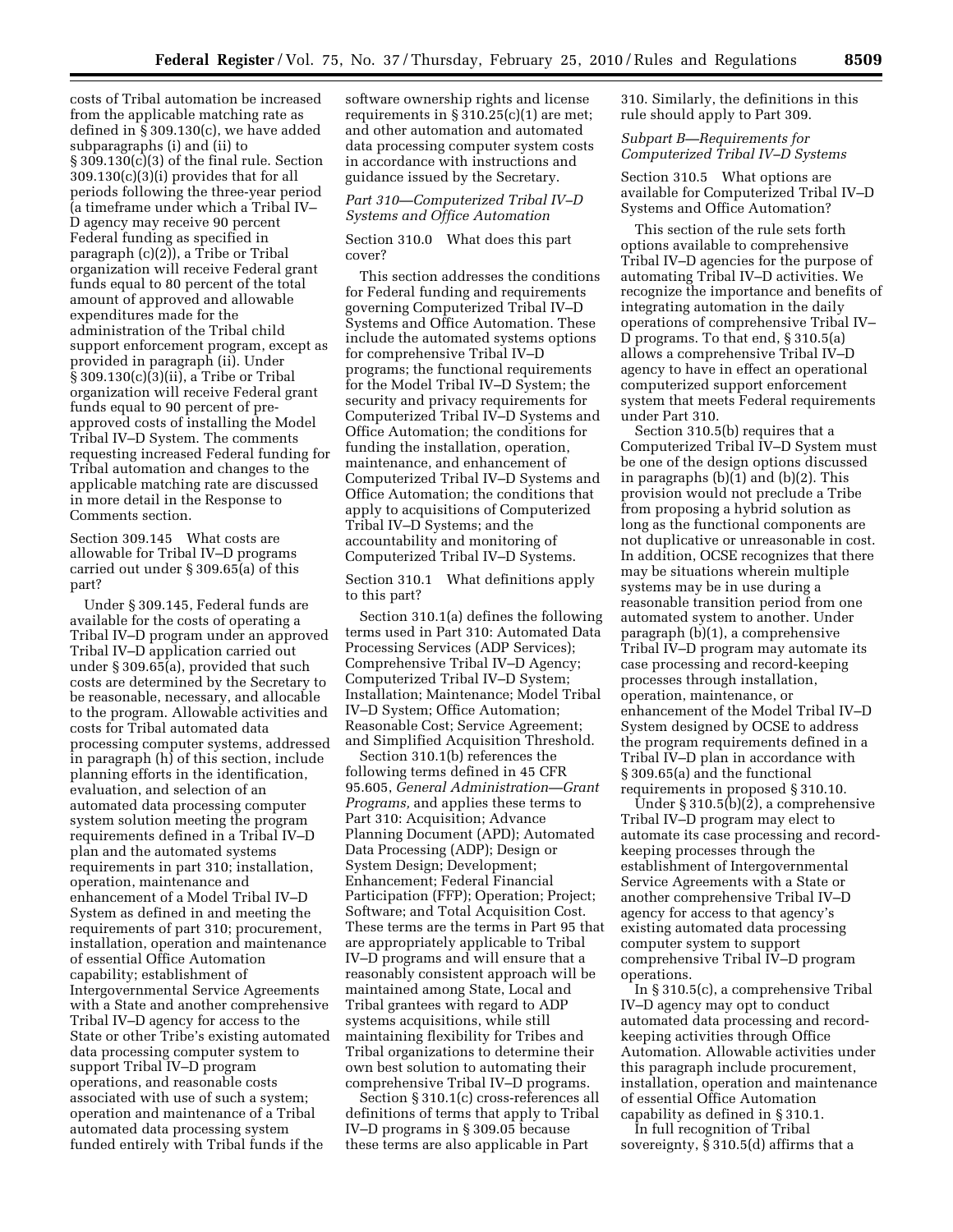comprehensive Tribal IV–D agency may design, develop, procure, or enhance an automated data processing system funded entirely with Tribal funds. An automated data processing system funded entirely with Tribal funds would not be obligated to meet the requirements detailed in this rule, although a comprehensive Tribal IV–D agency may adopt all or some of the system specifications laid-out in this rule in order to facilitate as much consistency in State and comprehensive Tribal IV–D automated data processing systems as possible.

Section 310.10 What are the functional requirements for the Model Tribal IV–D System?

Section 310.10 identifies the minimum functional requirements which a comprehensive Tribal IV–D agency must meet in the operation of a Model Tribal IV–D System. Comprehensive Tribal IV–D agencies that have elected to automate case processing and recordkeeping activities through a manner other than the Model Tribal IV–D System, as defined in § 310.1, will not be subject to the requirements presented in this section of the rule. All comprehensive Tribal IV–D agencies, regardless of automation choice, will continue to be responsible for meeting the programmatic requirements found in Part 309 titled *Tribal Child Support Enforcement (IV– D) Program.* 

The system requirements discussed in this section are based on the functional requirements for computerized support enforcement systems regulated in §§ 307.10 and 307.11 for State IV–D programs. Determination of which functional requirements are mandatory in a Model Tribal IV–D System was based on careful examination of State automated systems, Tribal IV–D program regulations, and costeffectiveness analyses, as well as strong consideration of which comprehensive Tribal IV–D activities would benefit most from automation, given the varying sizes of eligible Tribes and Tribal organizations.

Under § 310.10(a), a Model Tribal IV– D System must accept, maintain and process the actions in the child support collection and paternity determination processes under the Tribal IV–D plan, including identifying information; verifying information; maintaining information; and maintaining data. These are essential elements of automated case processing which are necessary to meet the fundamental objectives of the Tribal Child Support Enforcement program, including establishing paternity, establishing and

enforcing support orders, and collecting child support payments.

Under paragraph (b), a Model Tribal IV–D System must update, maintain and manage all IV–D cases under the Tribal IV–D plan from initial application or referral through collection and enforcement including any events, transactions, or actions taken therein. This requirement is especially critical in relation to Subpart D, § 310.40 which addresses accountability and monitoring procedures for Computerized Tribal IV– D Systems.

Section 310.10(c) requires a Model Tribal IV–D System to record and report any fees collected, either directly or by interfacing with State or Tribal financial management and expenditure information. The Model Tribal IV–D System must have the capacity to record and report costs of any fees collected to help ensure accurate and complete accounting of expenditures under a Tribal IV–D program that are funded in part with Federal funds.

Paragraph (d) requires that a Model Tribal IV–D System must have minimum system specifications which allow for the distribution of current support and arrearage collections in accordance with Federal regulations at § 309.115 and Tribal laws. We consider distribution of collected child support payments to be one of the comprehensive Tribal IV–D activities that would benefit most from automation. Automated distribution of collections would ensure families receive the support owed to them and minimize the need for manual processing of child support payments, which can be a time-consuming and burdensome task for comprehensive Tribal IV–D programs. Additionally, automated distribution of collections would facilitate more efficient and costeffective communications in intra-tribal and intergovernmental case processing.

Under paragraph (e)(1), the Model Tribal IV–D System must maintain, process and monitor accounts receivable on all amounts owed, collected, and distributed with regard to detailed payment histories that include the amount of each payment, date of each collection, method of payment, distribution of payments and date of each disbursement. Under paragraph (e)(2), the Model Tribal IV–D System must have the capacity to perform automated income withholding activities including recording and maintaining information on payment default, generating the Standard Federal Income Withholding Form and allocating amounts received by income withholding according to §§ 309.110 and 309.115, which respectively cover

procedures governing income withholding and distribution of child support collections as specified in each Tribal IV–D plan.

Section § 310.10(f) requires that a Model Tribal IV–D System maintain and automatically generate data necessary to meet Federal reporting requirements on a timely basis as prescribed by OCSE. At a minimum this includes (1) yearly notices on support collected, which are itemized by month of collection and provided to families receiving services under the comprehensive Tribal IV–D program as required in § 309.75(c), to all case participants regarding support collections; and (2) reports submitted to OCSE for program monitoring and program performance as required in § 309.170. Without the proposed Model Tribal IV–D System, comprehensive Tribal IV–D agencies would rely on manual systems or Office Automation to manage the Federal reporting requirements and payment records which require meticulous attention to detail.

Under paragraph (g), a Model Tribal IV–D System will be required to provide automated processes to enable OCSE to monitor Tribal IV–D program operations and to assess program performance through the audit of financial and statistical data maintained by the system. This requirement is especially critical in relation to Subpart D, § 310.40 which addresses accountability and monitoring procedures for Computerized Tribal IV–D Systems.

In paragraph (h), the Model Tribal IV– D System must provide security to prevent unauthorized access to, or use of, the data in the system as detailed in § 310.15 discussed below. This requirement is necessary because comprehensive Tribal IV–D agencies may receive sensitive, personal information from Federal, State, or Tribal locate sources in intergovernmental cases or from parents seeking the Tribal IV–D program's assistance in securing support for children. This requirement compliments existing safeguarding requirements in § 309.80, *What safeguarding procedures must a Tribe or Tribal organization include in a Tribal IV–D plan*? which applies to all comprehensive Tribal IV– D agencies. Federal, State and Tribal programs are entrusted with personal information critical to accomplish program goals and it is imperative that personal data be safeguarded to ensure privacy and maintain the public trust. We also would emphasize that no Federal Tribal IV–D program requirement obligates comprehensive Tribal IV–D agencies to disclose, or otherwise make accessible, their Tribal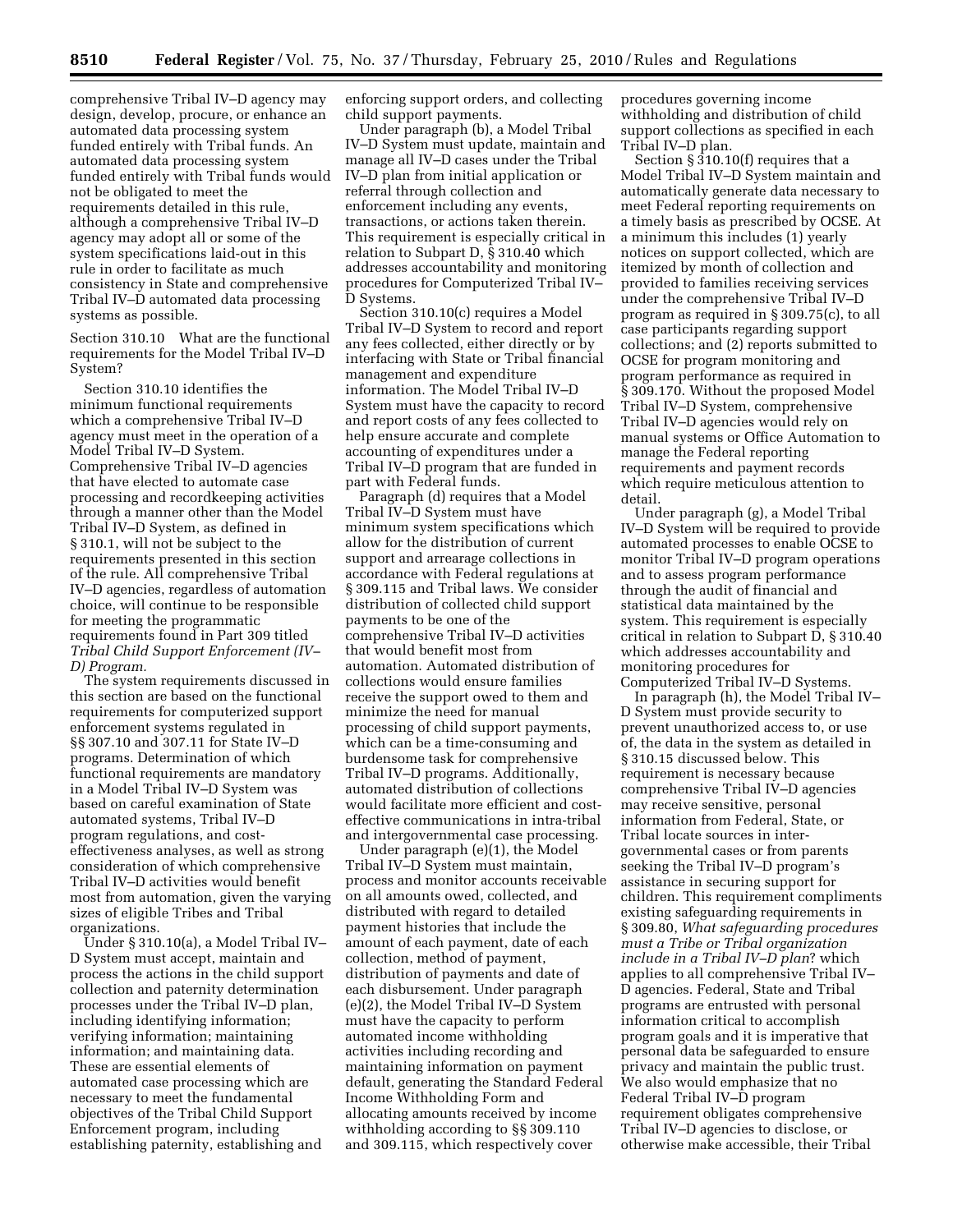enrollment records for the purposes of providing child support enforcement services or automating child support enforcement activities.

Section 310.15 What are the safeguards and processes that comprehensive Tribal IV–D agencies must have in place to ensure the security and privacy of Computerized Tribal IV–D Systems and Office Automation?

This section details the safeguarding requirements that a comprehensive Tribal IV–D agency, which is using a Computerized Tribal IV–D System or Office Automation, must have in place to ensure the security and confidentiality of information accessible through Federal, State, and Tribal sources. This section is taken from § 307.13 which addresses security and confidentiality for State computerized support enforcement systems and is revised to apply to automation for comprehensive Tribal IV–D programs. A comprehensive Tribal IV–D agency must also follow the safeguarding requirements under the Tribal Child Support Enforcement (IV–D) program rule found in § 309.80.

Under paragraph (a) of this section, the comprehensive Tribal IV–D agency must safeguard the integrity, accuracy, completeness, access to, and use of data in the Computerized Tribal IV–D System and Office Automation. The Tribal IV–D agency should ensure that the Computerized Tribal IV–D Systems and Office Automation comply with the requirements of the Federal Information Security Management Act and the Privacy Act. These safeguards must include written policies and procedures concerning: (1) Periodic evaluations of the system for risk of security and privacy breaches; (2) procedures to allow Tribal IV–D personnel controlled access and use of IV–D data including (i) specifying the data which may be used for particular IV–D program purposes and the personnel permitted access to such data and (ii) permitting access to and use of data for the purpose of exchanging information with State and Tribal agencies administering programs under titles IV–A, IV–E and XIX of the Act to the extent necessary to carry out the comprehensive Tribal IV–D agency's responsibilities with respect to such programs; (3) maintenance and control of application software program data; (4) mechanisms to back-up and otherwise protect hardware, software, documents, and other communications; and (5) mechanisms to report breaches or suspected breaches of personally identifiable information to the

Department of Homeland Security and respond. We added the phrase ''or suspected breaches'' to the regulatory language in paragraph (a)(5) of this section for clarification and consistency with the preamble language. We also note that in response to comments that the introductory language in § 310.15(a) needed clarification as to which safeguarding requirements must be included in written policies and procedures, we replaced 'some of the required safeguards' with 'the required safeguards' for clarity.

Paragraph (b) requires that the comprehensive Tribal IV–D agency monitor routine access to and use of the Computerized Tribal IV–D System and Office Automation through methods such as audit trails and feedback mechanisms to guard against, and promptly identify, unauthorized access or use. This safeguard is consistent with the security and privacy measures required in the State computerized support enforcement systems found in § 307.13 and is an appropriate aspect of information security.

Section 310.15(c) requires a comprehensive Tribal IV–D agency to have procedures to ensure that all personnel, including Tribal IV–D staff and contractors, who may have access to or be required to use confidential program data in the Computerized Tribal IV–D System and Office Automation are adequately trained in security procedures. This safeguarding requirement is consistent with the security and privacy measures required in the State computerized support enforcement systems in § 307.13 and is equally critical to Tribal automated systems. Staff members and contractors of comprehensive Tribal IV–D agencies using the Computerized Tribal IV–D System or Office Automation should demonstrate knowledge of strategies that would ensure the security and privacy of sensitive information.

In paragraph (d) of this section, the comprehensive Tribal IV–D agency must have administrative penalties, including dismissal from employment, for unauthorized access to, disclosure or use of confidential information. This aspect of the security and privacy safeguarding requirements reflects our position that security and privacy of child support enforcement-related information is paramount to the integrity of the system.

### *Subpart C—Funding for Computerized Tribal IV–D Systems and Office Automation*

Section 310.20 What are the conditions for funding the installation, operation, maintenance and enhancement of Computerized Tribal IV–D Systems and Office Automation?

This section of the rule establishes conditions that must be met in order for a comprehensive Tribal IV–D agency to obtain Federal funding in the costs of installation, operation, maintenance and enhancement of Computerized Tribal IV–D Systems and Office Automation. This section is derived from §§ 307.15 and 307.20, governing State automated systems, and is appropriately revised to specifically apply to the needs of comprehensive Tribal IV–D programs. Sections 307.15 and 307.20, respectively, address conditions for approval of Advance Planning Documents (APD) and submittal of APDs for State computerized support enforcement systems. Section 310.20 addresses procedures for submittal of an APD to the Department. OCSE uses the APD process to help meet its fiduciary responsibility to ensure that the costs associated with all automated data processing systems acquisitions, including Computerized Tribal IV–D Systems, are reasonable and necessary. Just as OCSE requires States to request funding in an APD for acquisition of a computerized child support enforcement system, documenting such factors as project cost, risk, resources, and schedule, those same factors equally apply to OCSE's review and approval of the installation, operation, maintenance and enhancement of Computerized Tribal IV–D Systems. For this reason, the APD process is incorporated into this rule as applicable and necessary to acquisitions of such systems in comprehensive Tribal IV–D programs.

Section 310.20(a) lays out conditions that must be met for 90 percent FFP in the costs of installation of the Model Tribal IV–D System and 80 or 90 percent FFP (referred to as the applicable matching rate), as appropriate, in the costs of operation, maintenance, and enhancement of a Computerized Tribal IV–D System. The applicable matching rate as defined in § 309.130(c) refers to the total amount of approved and allowable expenditures for which a comprehensive Tribal IV–D program would be eligible to receive Federal grant funds in the costs of administering the Tribal IV–D program, including Computerized Tribal IV–D Systems and Office Automation. Except for the costs of installation of the Model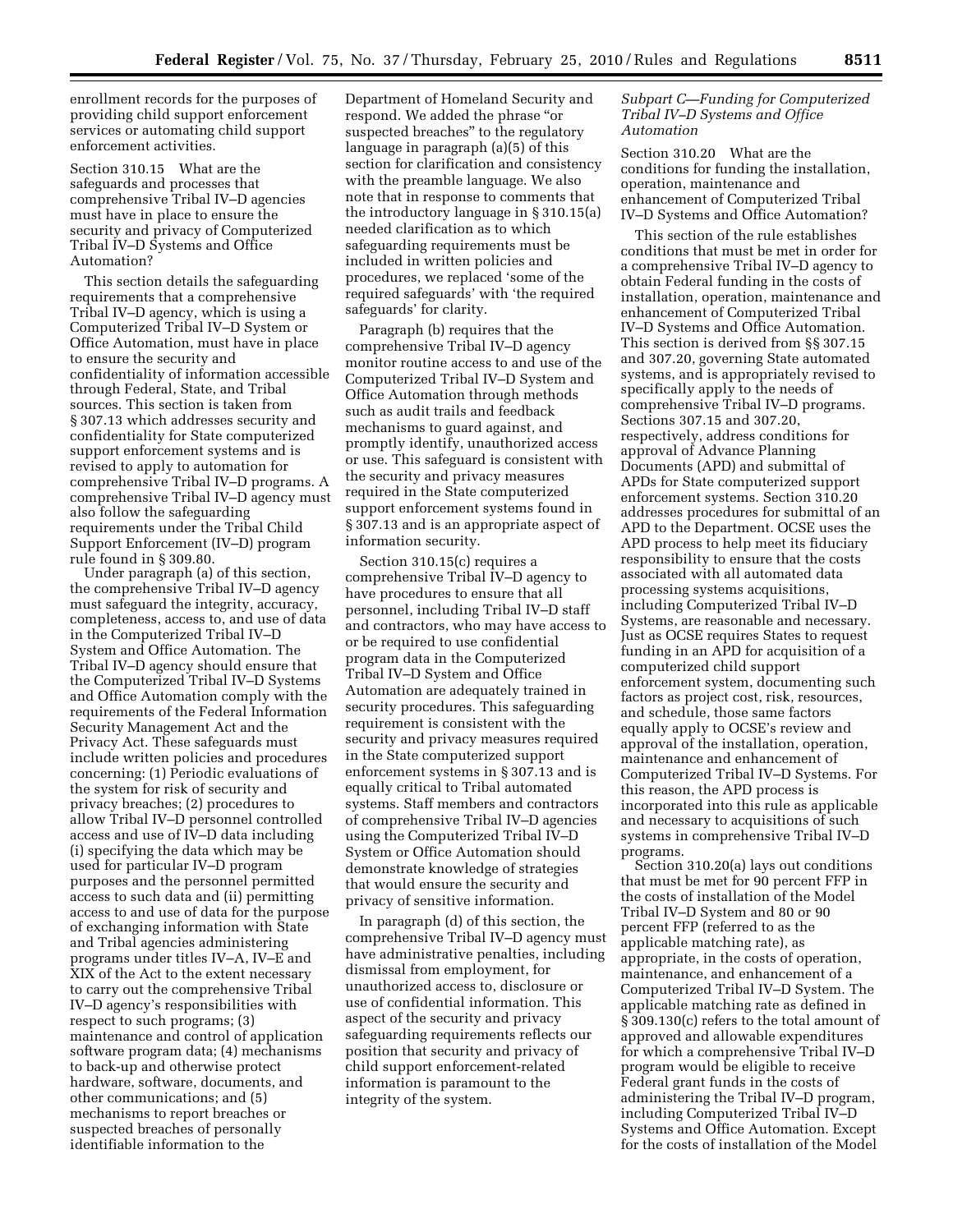Tribal IV–D System described below, the applicable matching rate would be 90 percent for comprehensive Tribal IV– D programs that are operating within the first three-year period of Federal funding, and the applicable matching rate would be 80 percent for comprehensive Tribal IV–D programs operating in all periods following the first three-year period. As previously mentioned, paragraph § 310.20(a) was revised in response to comments to reference 90 percent FFP for the preapproved costs of installation of the Model Tribal IV–D System under § 309.130(c). This change is discussed in more detail under the Response to Comments section of the preamble.

Paragraph (a)(1) states that a comprehensive Tribal IV–D agency must have submitted, and OCSE must have approved, an APD for the installation and enhancement of a Computerized Tribal IV–D System. Under paragraph (a)(2), an APD for installation of a Computerized Tribal IV–D System must: (i) Represent the sole systems effort being undertaken by the comprehensive Tribal IV–D agency under part 310; (ii) describe the projected resource requirements for staff, hardware, software, network connections and other needs and the resources available or expected to be available to meet the requirements; (iii) contain a proposed schedule of project milestones with detail sufficient to describe the tasks, activities, and complexity of the initial implementation project; (iv) contain a proposed budget including a description of expenditures by category and amount for items related to installing, operating, maintaining, and enhancing the Computerized Tribal IV–D System; and (v) contain a statement that the comprehensive Tribal IV–D agency agrees in writing to use the Computerized Tribal IV–D System for a minimum period of time. This last requirement, to agree in writing to use the Computerized Tribal IV–D System for a minimum period of time, is derived from 45 CFR 95.619. Under § 95.619, automated data processing systems designed, developed, or installed with FFP shall be used for a period of time specified in the APD, unless the Department determines that a shorter period is justified. The requirement for the APD to contain an agreement by a Tribal IV–D program to use the Computerized Tribal IV–D System for a minimum period of time assures both the Federal and Tribal governments of a reasonable return on investment relative to the Total Acquisition Cost of the Computerized Tribal IV–D System.

In addition to the above requirements, paragraph (a)(3) includes the following conditions which must be met to obtain FFP in the installation costs of access to a State or another comprehensive Tribal IV–D program's ADP system established under an Intergovernmental Service Agreement. The comprehensive Tribal IV–D agency must, under paragraph (i), maintain a copy of each intergovernmental cooperative agreement and Service Agreement in its files for Federal review. Under paragraph (ii), the comprehensive Tribal IV–D agency must ensure that: (A) The Service Agreement for which FFP is being sought meets the definition of a Service Agreement as defined in § 310.1; (B) claims for FFP conform to the timely claim provisions of 45 CFR Part 95, Subpart A; and (C) the Service Agreement was not previously disapproved by the Department. In deriving from 45 CFR Part 95, Subpart A, the requirements to be met to obtain FFP in the cost of access to another State or Tribal IV–D program's ADP system, we are ensuring a common understanding and consistency of approach to securing, documenting and maintaining FFP approval of such intergovernmental cooperative agreements.

Under paragraph (a)(4), the following conditions must be met in order for a comprehensive Tribal IV–D agency to obtain FFP in the costs of enhancements to its Computerized Tribal IV–D System: (i) the project's Total Acquisition Cost cannot exceed the comprehensive Tribal IV–D agency's total Tribal IV–D program grant award for the year in which the acquisition request is made; and (ii) the APD budget, schedule and commitment to use the Computerized Tribal IV–D System for a specified minimum period of time must be updated to reflect the enhancement project. These additional APD requirements to obtain FFP in the cost of enhancements to an existing Computerized Tribal IV–D System reflect the need to ensure both continued cost reasonableness and ongoing return on investment given a Computerized Tribal IV–D System's increased Total Acquisition Cost.

Paragraph (a)(5) requires that to receive FFP in the costs of the operation and maintenance of a Computerized Tribal IV–D System installed under § 310.20 or developed under § 309.145(h)(5), which refers to a Tribal automated data processing system that is funded entirely with Tribal funds, the comprehensive Tribal IV–D agency must include operation and maintenance costs in its annual Title IV–D program budget submission in accordance with

§ 309.15(c) wherein requirements for annual budget submissions are detailed.

In addition, paragraph (a)(6) requires that in order to receive FFP in the costs of the installation, operation, and maintenance of essential Office Automation capabilities, the comprehensive Tribal IV–D agency must include such costs in its annual Title IV–D program budget submission in accordance with § 309.15(c). Currently, States maintaining their computerized IV–D systems in an operation and maintenance-only mode may close their APD and thereafter request FFP for their operation and maintenance costs through specific line-item submissions in their "Quarterly Report of Expenditures and Estimates,'' (OCSE Form 396A). Given the efficacy of this existing procedure used with States, and the predictability and general reasonableness of such costs, a similar process for Tribes to request FFP for operation and maintenance cost reimbursement is appropriate. Therefore, this rule allows Tribes to request FFP in the costs of installation, operation, and maintenance of essential Office Automation capabilities, an inherently operational activity, through a comprehensive Tribal IV–D agency's Title IV–D program budget submission, ''Budget Information—Non-Construction Programs,'' (OCSE Form SF 424A) in accordance with requirements listed at § 309.15(c).

The gradated variation in conditions that must be met in order to obtain FFP in the costs of the activities under paragraph (a) are designed to reflect the varying automation levels of comprehensive Tribal IV–D agencies. For example, the conditions that a comprehensive Tribal IV–D agency will be required to meet in order to obtain FFP in the costs of installing Office Automation would be less involved than the conditions required for a comprehensive Tribal IV–D agency that is requesting FFP in the installation costs of accessing a State or another comprehensive Tribal IV–D program's ADP system. Section § 310.20 provides comprehensive Tribal IV–D agencies with the flexibility to determine which automation approaches and application procedures best suit the programspecific needs of that Tribe or Tribal organization. The provisions in § 310.20 are consistent with Tribal IV–D program staff input to reduce the burden of the APD application process.

Provisions under § 310.20(b) describe the required procedures for submittal of an APD. Paragraph (b) states that the comprehensive Tribal IV–D agency must submit an APD for a Computerized Tribal IV–D System to the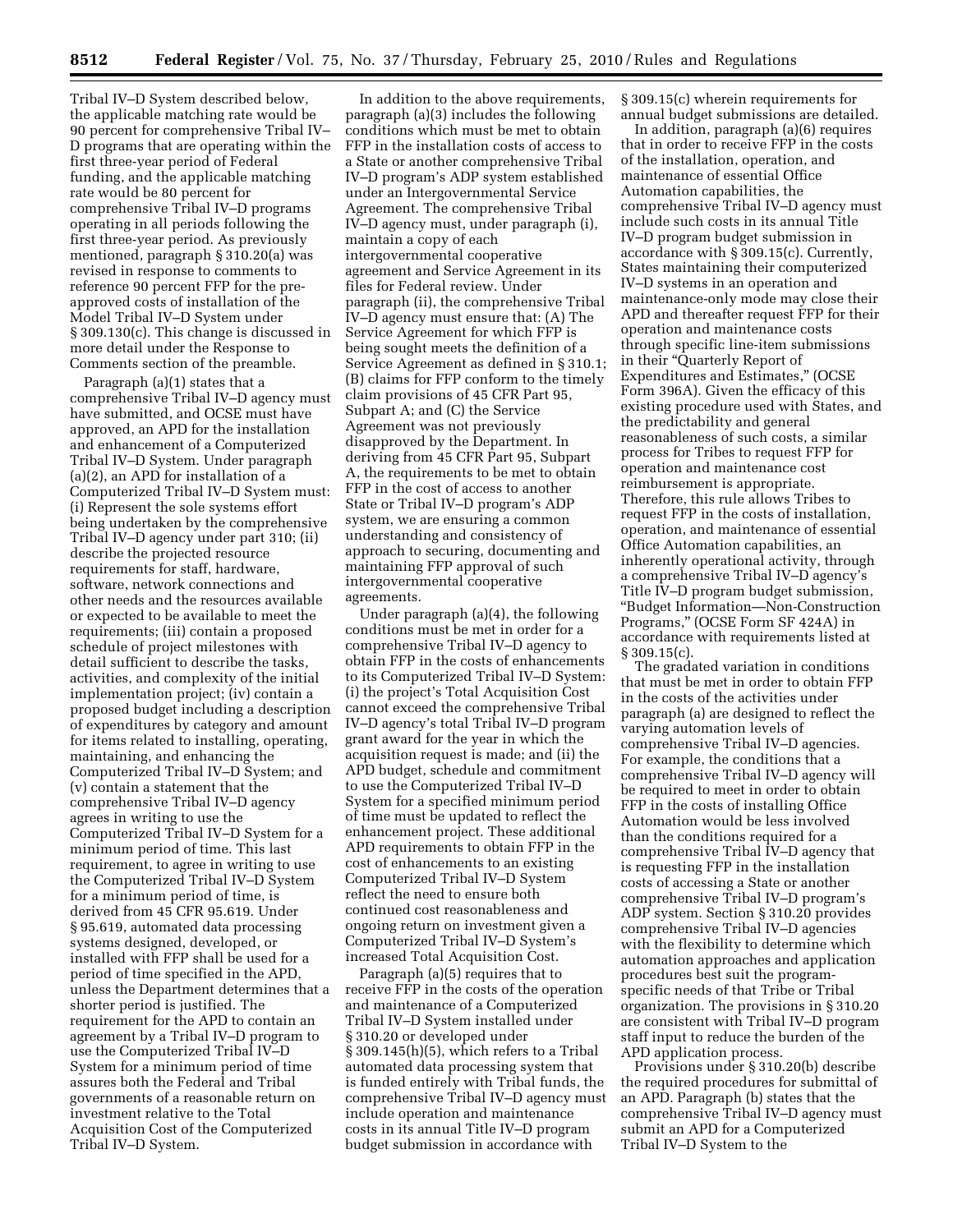Commissioner of OCSE, Attention: Division of State and Tribal Systems. The APD submitted by the comprehensive Tribal IV–D agency must be approved and signed by the comprehensive Tribal IV–D agency Director and the appropriate Tribal officials prior to submission to OCSE for approval. The above procedures for submitting an APD would ensure that the proper authorities representing the Tribe or Tribal organization agree with the details in the APD application documents and that the Program Director and appropriate Tribal officials are aware of the responsibilities in acquiring automation for the Tribal IV– D program.

Section 310.25 What conditions apply to acquisitions of Computerized Tribal IV–D Systems?

This section details specific conditions that must be met in the acquisition process of Computerized Tribal IV–D Systems. This section is derived from and comparable to § 307.31 and 45 CFR 95.617 which are respectively titled *FFP at the 80 Percent Rate for Computerized [State] Support Enforcement Systems and Software and Ownership Rights.* This section applies to Comprehensive Tribal IV–D agencies that have elected to automate program activities through the Model Tribal IV– D System or Intergovernmental Service Agreements. It does not apply to Comprehensive Tribal IV–D agencies that have elected to automate program activities through Office Automation or another alternative to Computerized Tribal IV–D Systems as discussed in § 310.5.

In paragraph (a), *APD Approval,* a comprehensive Tribal IV–D agency must have an approved APD in accordance with the applicable requirements of § 310.20 prior to initiating acquisition of a Computerized Tribal IV–D System. This requirement safeguards all parties involved by ensuring that authorities from the Tribe or Tribal organization and the Department are in agreement about the use, funding, and parameters of each comprehensive Tribal IV–D agency's specific plan for automating case-processing and record-keeping program activities.

Under § 310.25(b), *Procurements,*  Requests for Proposals (RFP) and similar procurement documents, contracts, and contract amendments involving costs eligible for FFP, must be submitted to OCSE for approval prior to release of the procurement document, and prior to the execution of the resultant contract when a procurement is anticipated to or will exceed the Simplified Acquisition Threshold. The Simplified Acquisition

Threshold for ADP systems, equipment, and service acquisitions is defined in § 310.1(a)(10) as a Tribe or Tribal organization's monetary threshold for determining whether competitive acquisition rules are required for a given procurement or \$100,000, whichever is less. The Simplified Acquisition Threshold represents the maximum amount of monies that a comprehensive Tribal IV–D agency may expend without submitting the subject solicitation document (RFP, etc.) and resultant contract to OCSE for review and written approval prior to its execution. As previously stated in this rule, the Simplified Acquisition Threshold is derived from 45 CFR 92.36(d)(1), which references *small purchase procedures* as a procurement method for securing items of cost not exceeding the Simplified Acquisition Threshold fixed at 41 U.S.C. 403(11) (currently \$100,000). This is appropriately adapted for this rule because of the need to ensure full and open competition in acquisitions in accordance with 45 CFR 92.36(c), and to ensure consistency with regulations at 45 CFR 95.611(b) governing State ADP acquisitions funded at enhanced FFP rates of reimbursement.

Section 310.25(c) is titled *Software and Ownership Rights.* Under paragraph (c)(1) all procurement and contract instruments must include a clause that provides that the comprehensive Tribal IV–D agency will have all ownership rights to Computerized Tribal IV–D System software or enhancements thereof and all associated documentation designed, developed, or installed with FFP. Intergovernmental Service Agreements are not subject to this requirement. The exception for Intergovernmental Service Agreements ensures consistent application of current policy among all grantees, State and Tribal, and is derived from current Federal regulations at 45 CFR 95.613(b) that exempt Service Agreements from the procurement standards applicable to State acquisitions of ADP equipment and services. Paragraph (c)(2) states that OCSE reserves a royalty-free, nonexclusive, and irrevocable license to reproduce, publish, or otherwise use and to authorize others to use for Federal Government purposes, such software, modifications and documentation developed under this part. Under paragraph (c)(3) FFP is not available for the costs of rental or purchase of proprietary application software developed specifically for a Computerized Tribal IV–D System. Commercial-off-the-shelf (COTS) software packages that are sold or leased to the general public at established catalog or market prices are not subject to the ownership and license provisions of this requirement. These requirements are not unique to Child Support Enforcement regulations. Rather, these requirements are a restatement of current Departmental regulations that apply to all automated systems acquisitions. Federal policy in this area, as stated in Federal regulations at 45 CFR 92.34 and 95.617, and as restated in child support automation regulations for State IV–D programs at 45 CFR 307.30 and 45 CFR 307.31, best protects Federal interest in IV–D and other Federal systems development efforts.

Under paragraph (d) of this section, R*equirements for acquisitions under the threshold amount,* a comprehensive Tribal IV–D agency is not required to submit procurement documents, contracts, and contract amendments for acquisitions under the Simplified Acquisition Threshold, unless specifically requested to do so in writing by OCSE.

Section 310.30 Under what circumstances would FFP be suspended or disallowed in the costs of Computerized Tribal IV–D Systems?

This section of the rule identifies circumstances under which OCSE would suspend or disallow FFP in the costs of Computerized Tribal IV–D Systems. The content of this section is derived from § 307.40, which is titled *Suspension of Approval of Advance Planning Documents for Computerized Support Enforcement Systems,* and addresses suspension and disallowance of FFP in the costs of State computerized child support enforcement systems. This section applies to comprehensive Tribal IV–D agencies that have elected to automate program activities through the Model Tribal IV–D System or Intergovernmental Service Agreements. It does not apply to Office Automation enhancements or another alternative to Computerized Tribal IV–D Systems as discussed in § 310.5.

Paragraph (a) of this section, *Suspension of APD approval,* states that OCSE will suspend approval of the APD for a Computerized Tribal IV–D System approved under Part 310 as of the date that the system ceases to comply substantially with the criteria, requirements, and other provisions of the APD. OCSE will notify a Tribal IV– D agency in writing of a notice of suspension, with such suspension effective as of the date on which there is no longer substantial compliance. The intent of OCSE is to minimize the likelihood of suspension of a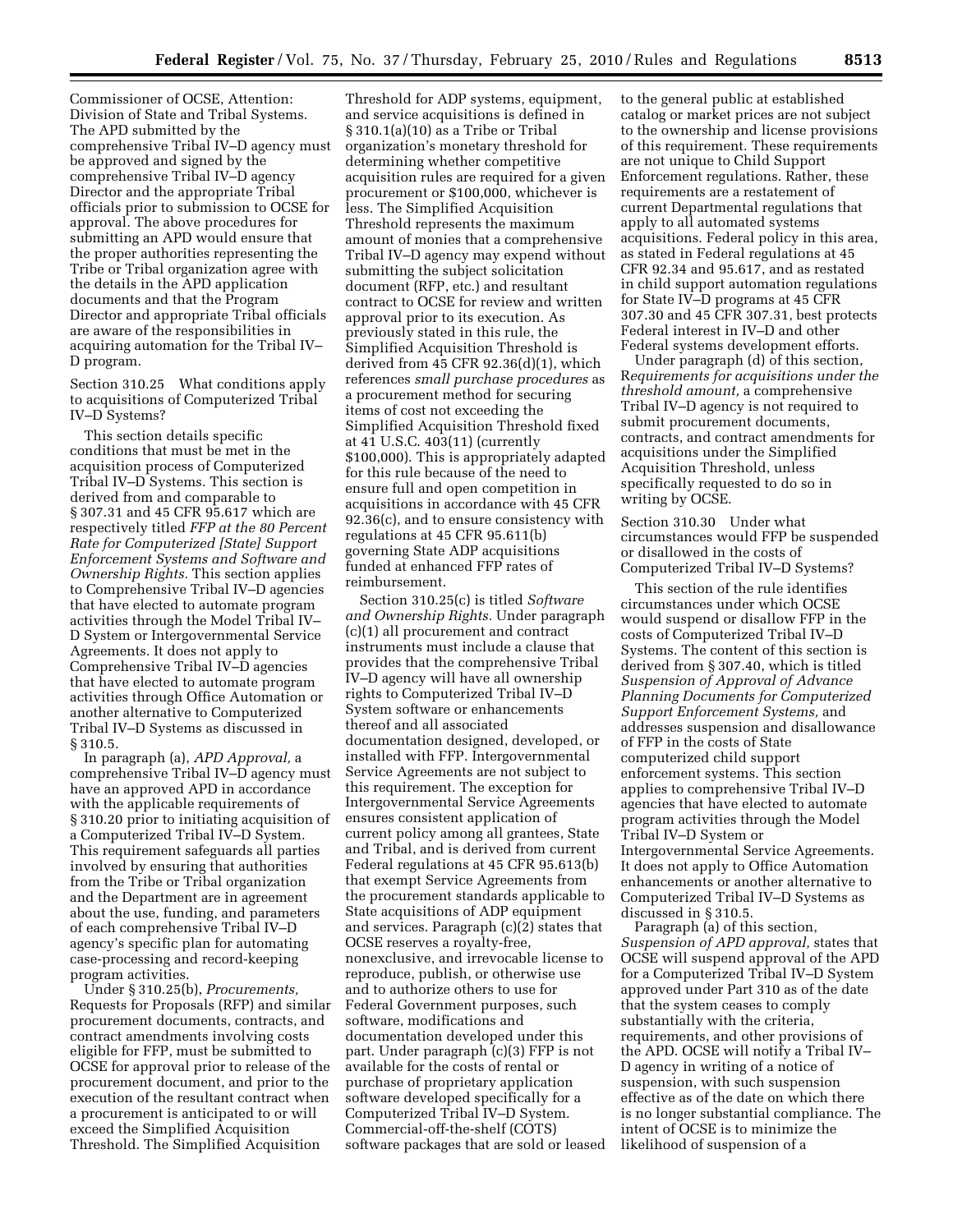comprehensive Tribal IV–D agency's APD by engaging in supportive efforts such as technical assistance, policy guidance, and on-going communication and collaboration between the comprehensive Tribal IV–D agency and OCSE. Such preventive efforts will likely facilitate early identification of difficulties associated with a Computerized Tribal IV–D System and the corresponding APD and thereby assist OCSE and the comprehensive Tribal IV–D agency in taking appropriate corrective action, before more serious measures, such as suspension of funding, become necessary.

Paragraph (b), *Suspension of FFP,*  states that if OCSE suspends approval of an APD in accordance with Part 310 during the installation, operation, or enhancement of a Computerized Tribal IV–D System, FFP will not be available in any expenditure incurred under the APD after the date of the suspension until the date OCSE determines that the comprehensive Tribal IV–D agency has taken the actions specified in the notice of suspension described in paragraph (a). OCSE will notify the comprehensive Tribal IV–D agency in writing upon making such a determination. This provision ensures that Federal funding is managed and distributed in the most productive, efficient and cost-effective manner possible, and that OCSE has the means necessary to enforce its fiduciary responsibilities.

Section 310.35 Under what circumstances would emergency FFP be available for Computerized Tribal IV–D Systems?

Under this section, emergency FFP in the costs of Computerized Tribal IV–D Systems and Office Automation would be available for qualifying circumstances. This section is similar to 45 CFR 95.624, which is titled *Consideration for FFP in Emergency Situations* and which lays out procedures that must be followed in applying for emergency FFP.

Under § 310.35(a), *Conditions that must be met for emergency FFP,* OCSE will consider waiving the approval requirements for acquisitions in emergency situations, such as natural or man-made disasters, upon receipt of a written request from the comprehensive Tribal IV–D agency. In order for OCSE to consider waiving the approval requirements in § 310.25 the comprehensive Tribal IV–D agency must submit a written request to OCSE prior to the acquisition of any ADP equipment or services. The written request must be sent by registered mail and include: (i) A brief description of

the ADP equipment and/or services to be acquired and an estimate of their costs; (ii) a brief description of the circumstances which resulted in the comprehensive Tribal IV–D agency's need to proceed prior to obtaining approval from OCSE; and (iii) a description of the harm that will be caused if the comprehensive Tribal IV– D agency does not acquire immediately the ADP equipment and services.

Under paragraph (a)(2), upon receipt of the information, OCSE will, within 14 working days of receipt, take one of the following actions: (i) Inform the comprehensive Tribal IV–D agency in writing that the request has been disapproved and the reason for disapproval; or (ii) inform the comprehensive Tribal IV–D agency in writing that OCSE recognizes that an emergency exists and that within 90 calendar days from the date of the initial written request under paragraph (a)(1) the comprehensive Tribal IV–D agency must submit a formal request for approval which includes the information specified at § 310.25 in order for the ADP equipment or services acquisition to be considered for OCSE's approval.

Paragraph (b) of this section, *Effective date of emergency FFP,* states that if OCSE approves the request submitted under paragraph (a)(2), FFP will be available from the date the comprehensive Tribal IV–D agency acquires the ADP equipment and services.

### *Subpart D—Accountability and Monitoring Procedures for Computerized Tribal IV–D Systems*

Section 310.40 What requirements apply for accessing systems and records for monitoring Computerized Tribal IV– D Systems and Office Automation?

Section 310.40 identifies requirements that would facilitate accountability and monitoring procedures of Computerized Tribal IV– D Systems and Office Automation, including accessing systems and records. This section of the rule is derived from 45 CFR 95.615, *Access to Systems and Records,* and addresses the Department's right to access State computerized support enforcement systems for the purposes of monitoring the conditions for approval, as well as the efficiency, economy and effectiveness of the State's automated system.

Under § 310.40 a comprehensive Tribal IV–D agency must allow OCSE access to the system in all of its aspects, including installation, operation, and cost records of contractors and

subcontractors, and of Service Agreements at such intervals as are deemed necessary by OCSE to determine whether the conditions for FFP approval are being met and to determine the efficiency, effectiveness, reasonableness of the system and its cost.

### **Response to Comments**

Comments were received from 13 Tribes and Tribal organizations, 1 State and the participants of three consultation sessions. A discussion of the comments received and our responses follows:

### *General Comments*

1. *Comment:* Three Tribal commenters stated that delaying this rule and release of the Model Tribal IV– D System would harm Tribes' progress.

*Response:* We recognized from the initial consultations on the Tribal IV–D program that for Comprehensive Tribal IV–D programs, automation would eventually become necessary to accurately and efficiently process child support collections. However, Tribes would need adequate time to develop their IV–D programs and to determine appropriate approaches, levels of automation, and processes for delivering services before adequate information would be available to design a state-ofthe art, culturally-appropriate automated system. We convened a Joint Federal/Tribal Workgroup (the Workgroup) and conducted market research, a feasibility study and the development of the Model Tribal IV–D System. We believe, based on our extensive consultation and work with Tribes over the past eight years, that publication of this final rule and making the Model Tribal IV–D System available to comprehensive Tribal IV–D programs is appropriate and timely.

2. *Comment:* Five Tribal commenters requested that this rule be withdrawn because they believe OCSE did not comply with HHS Tribal consultation policy and offered to assist OCSE in better implementing Tribal consultation. Another seven commenters asserted that OCSE should better adhere to its own Tribal consultation policy, but did not request that this rule be withdrawn. One Tribal commenter stated that the consultation process was circumvented and should be addressed for future regulations and stressed that it is important to expedite release of the Model Tribal IV–D System.

*Response:* OCSE followed Departmental policy on Tribal consultation. Three consultation sessions were held on June 27, July 8, and July 9 of 2008 as well as an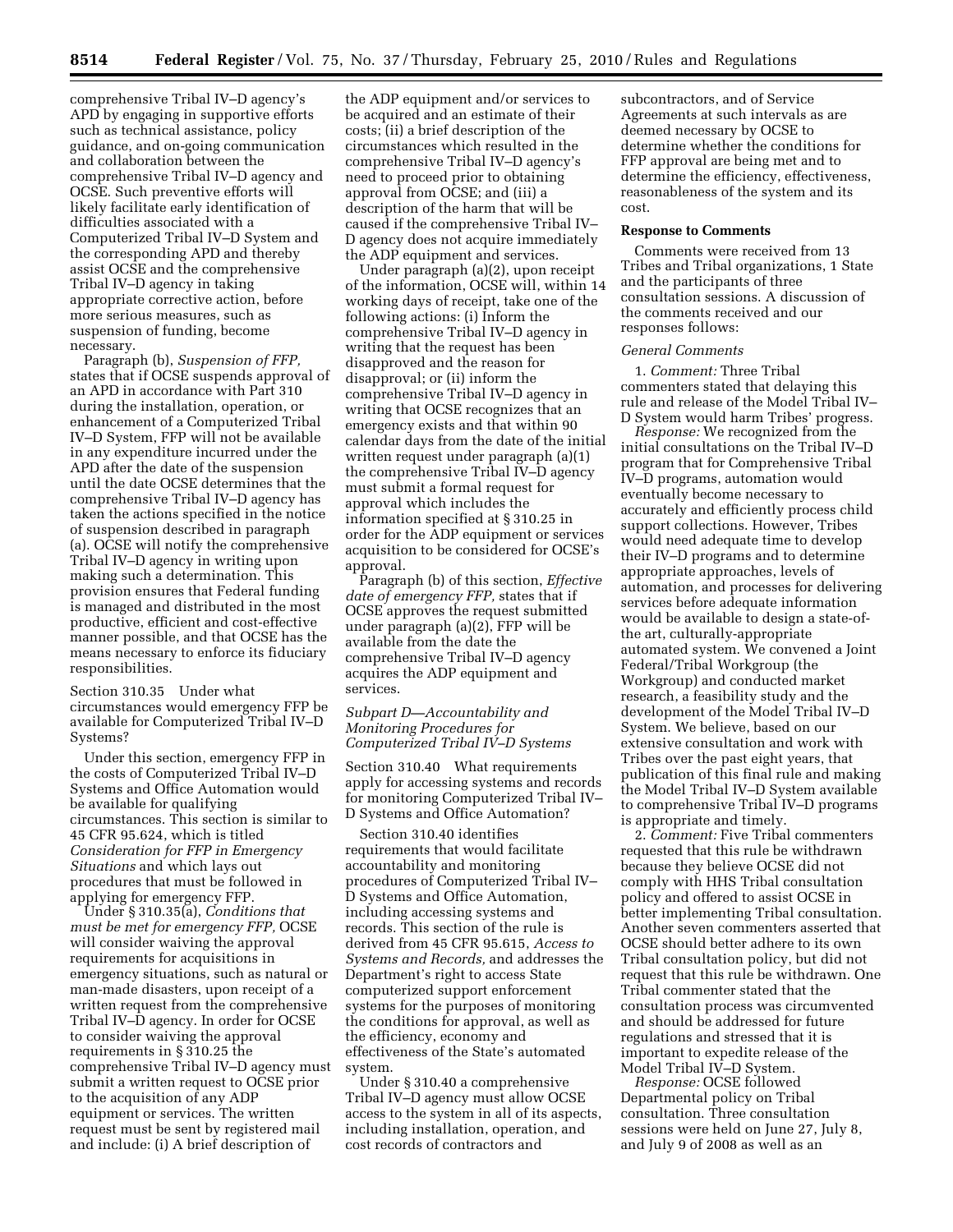informational meeting at the National Tribal Child Support Association conference on June 11, 2008. The input we received from the consultation sessions and other collaborative efforts helped to shape the final rule.

3. *Comment:* Five Tribal commenters suggested that OCSE should proceed with pilot testing of the Model Tribal IV–D System so that Tribes will be able to assess whether it meets Tribal program needs. Six other Tribal commenters suggested that OCSE should proceed with the Model Tribal IV–D System pilot regardless of whether this final rule is published. Five Tribal commenters recommended that OCSE select at least three pilot sites and consult Tribes in the criteria for selection.

*Response:* In response to comments, OCSE issued a Dear Colleague Letter (DCL–08–47: *http://www.acf.hhs.gov/ programs/cse/pol/DCL/2008/dcl-08- 47.htm*) to solicit interest in piloting the Model Tribal IV–D System from comprehensive Tribal IV–D programs. Based on the selection criteria outlined in the Dear Colleague Letter, OCSE selected Forest County Potawatomi as the pilot site. The pilot phase, once initiated, is expected to last two to three months. OCSE will provide training, technical assistance, operational oversight, and support during this critical testing process. Due to limited resources, additional pilots were not possible.

#### *Subpart A—General Provisions*

Section 310.0 What does this Part cover?

1. *Comment:* Six Tribal commenters and one State requested that the scope of the regulation be expanded to include Tribes and Tribal organizations funded under start-up funding as specified in § 309.65(b) of this chapter, *What must a Tribe or Tribal organization include in a Tribal IV–D plan in order to demonstrate capacity to operate a Tribal IV–D program?* 

*Response:* We do not agree that it is appropriate to expand the scope of this regulation to include Tribal IV–D programs in the start-up phase. Automated data processing is intended for comprehensive Tribal IV–D programs performing actions in the child support collection and paternity determination processes under the Tribal IV–D plan. Tribes receiving startup funding are in the planning phase of developing an operational Tribal IV–D program and do not have adequate operational experience dealing with actual caseloads or case activities to determine the appropriate level or type

of automation required for their specific comprehensive Tribal IV–D program. In addition, a start-up Tribe's focus toward the end of its two-year development phase must be on preparing for and requesting approval to operate a comprehensive Tribal IV–D program. It would be premature for a start-up Tribe to anticipate approval of its application and divert the resources and time necessary to complete the automated system application process. However, once funding for a comprehensive Tribal IV–D program is approved, technical assistance is available to Tribal programs for developing and assessing the program's automation needs based on its caseload and developing the appropriate request for such automation funding.

2. *Comment:* Three Tribal commenters stated that access to Federal Tax Refund Offset (FTRO), Multi-State Financial Institution Data Match (MSFIDM) and data from the Federal Parent Locator Service (FPLS) would enhance Tribal automation and should be addressed in this regulation.

*Response:* We are aware that Tribal IV–D programs are interested in having access to FTRO, MSFIDM and the FPLS. However, Title IV–D of the Act does not currently authorize direct Tribal access to these enforcement tools, so expanding access to these systems cannot be addressed in this regulation.

3. *Comment:* Six Tribal commenters criticized the proposed regulations as infringing on Tribal sovereignty and exceeding the Department's statutory authority under section 455(f) of the Act stating that the rule ''purports to regulate existing email, tribal computer networks and other office automation processes used in a Tribe's child support program.''

*Response:* We do not believe this regulation, enabling Tribes to apply for and receive Federal funding for the costs of automated data processing, infringes on Tribal sovereignty. Office Automation is currently governed by existing regulations found in § 309.145(h). This rule builds on the existing regulation to expand allowable activities and costs for Tribal IV–D program automation. Section 455(f) of the Act clearly states that the Secretary shall ''promulgate regulations establishing requirements which must be met by an Indian Tribe or Tribal organization to be eligible for a direct grant under title IV–D.'' The resulting regulation reflects the Federal government's determination of the minimum regulatory requirements necessary for the successful administration and operation of automated Tribal systems.

Section 310.1 What definitions apply to this Part?

1. *Comment:* Five Tribal commenters stated that the terms Reasonable Cost, Essential Office Automation, Federal Financial Participation (FFP), Simplified Acquisition Threshold and the reference to Part 95 titled *General Administration—Grant Programs,*  should not be used in this regulation because they are inapplicable to Tribes.

*Response:* The terms specified above are applicable to Tribes and Tribal organizations applying for Federal funding for Computerized Tribal IV–D Systems and Office Automation. Many of the terms such as Reasonable Cost, Essential Office Automation and FFP are familiar terms to the Tribal IV–D program and have been used in existing regulations and policy documents issued by OCSE. For example, § 309.155 lists unallowable costs, including ''all other costs that are not reasonable, necessary, and allocable to Tribal IV–D programs under the costs principles of OMB Circular A–87.'' OMB Circular A– 87 defines Reasonable Cost and applies to Tribes: ''This Circular establishes principles and standards for determining costs for Federal awards carried out through grants, cost reimbursement contracts, and other agreements with State and local governments and Federally-recognized Indian tribal governments (governmental units).''

The term Essential Office Automation appears in § 309.145 titled, *What costs are allowable for Tribal IV–D programs carried out under § 309.65(a) of this part?* as an allowable cost. In the final rule for the Tribal Child Support Enforcement program (69 FR 16638), the term Federal funding is used rather than FFP. However, we consider the two terms interchangeable.

The term Simplified Acquisition Threshold is used in 45 CFR Part 92 titled *Uniform Administrative Requirements for Grants and Cooperative Agreements to State, Local and Tribal Governments* which clearly applies to Tribes and Tribal organizations. The scope of 45 CFR Part 92 states that ''This part establishes uniform administrative rules for Federal grants and cooperative agreements and subawards to State, local and Indian tribal governments.'' The definition of Simplified Acquisition Threshold in this rule means ''a Tribe or Tribal organization's monetary threshold for determining whether competitive acquisition rules are required for a given procurement or \$100,000, whichever is less.'' This provides flexibility in the definition of Simplified Acquisition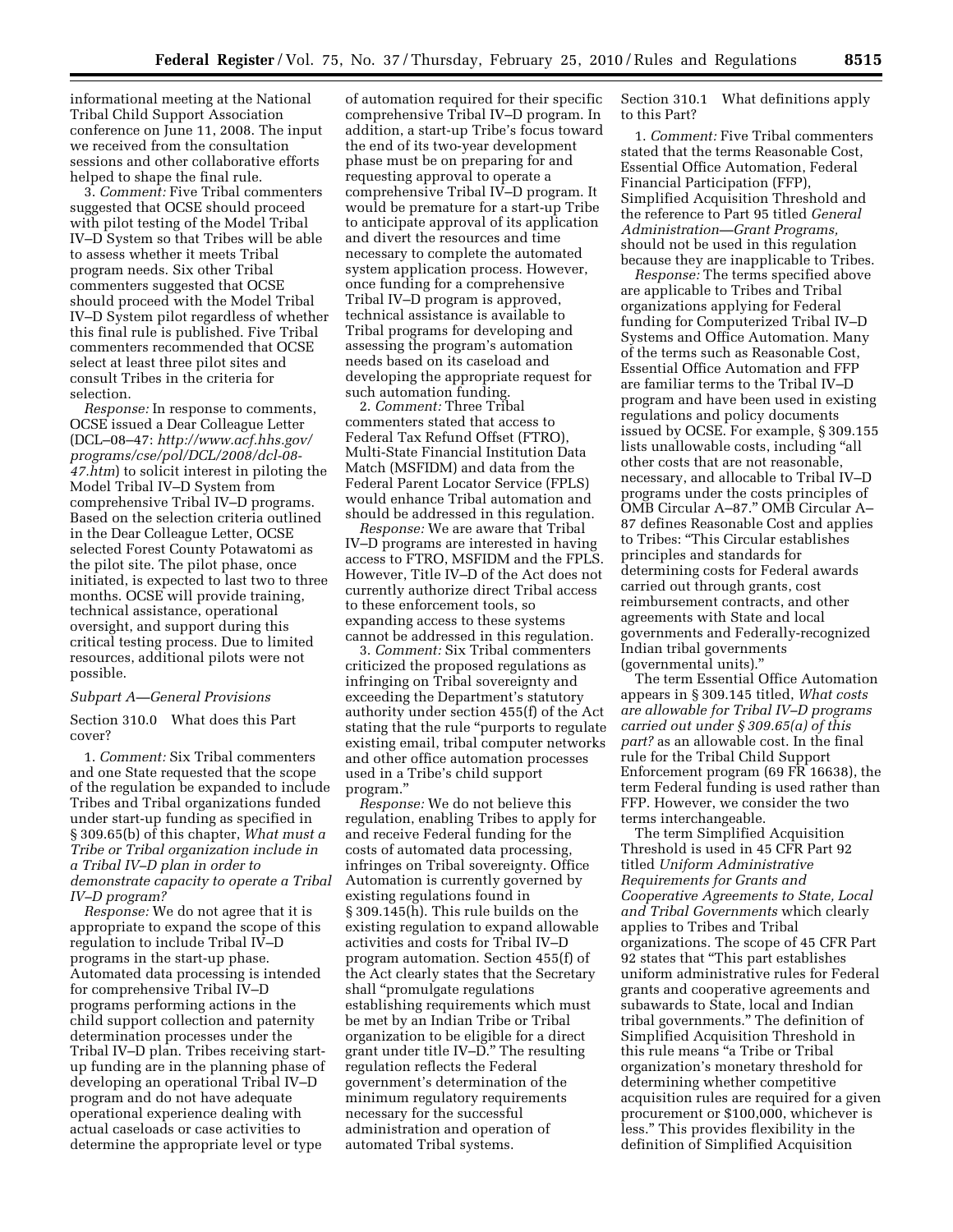Threshold so that Tribes and Tribal organizations may apply their monetary threshold rather than the one defined in 41 U.S.C. (*Public Contracts—Office of Federal Procurement Policy— Definitions*), given that their threshold is the lesser of the two.

With regard to Part 95, *General Administration—Grant Programs,* OCSE solicited comments in the proposed rule for the Tribal Child Support Enforcement program (65 FR 50800, 50825) stating that "OCSE [the Office] is considering applying part 95 to Tribal child support systems efforts'' and that ''OCSE is, however, asking for comments on the appropriateness of applying 45 CFR part 95 to the Tribal child support program and on the modifications that might be necessary or desirable to adapt part 95 to the Tribal CSE program.'' In response to OCSE's request for feedback, one out of twenty-nine commenters opposed the application of 45 CFR Part 95 to Tribal IV–D programs. We took that commenter's suggestion into consideration in combination with comments from other stakeholders including members of the Federal/Tribal Workgroup. After careful deliberation, we determined that it would not be necessary to make all sections of Part 95 applicable to Tribal IV–D programs, but that certain terms identified in Subpart F of Part 95, *Automated Data Processing Equipment and Services—Conditions for Federal Financial Participation (FFP),* would be appropriately applied to this rule.

2. *Comment:* One Tribal commenter expressed concern that Reasonable Cost may be interpreted differently and requested assurance that there would be consistency in the treatment for each Tribal IV–D agency.

*Response:* This rule includes a very detailed definition of Reasonable Cost based on OMB Circular A–87, *Cost Principles for State, Local, and Indian Tribal Governments* which applies consistently to State, local and Federally-recognized Indian Tribal governments. A Tribal IV–D agency's systems or Office Automation expenditures will be assessed based on this measurable definition of Reasonable Cost.

3. *Comment:* One Tribal commenter suggested revising the definition of Reasonable Cost by deleting the terms 'ordinary', 'arms-length bargaining', 'market price' and 'established practices'.

*Response:* We did not revise the definition of Reasonable Cost under this regulation as each of the terms identified by the commenter is taken from the existing definition of Reasonable Cost under OMB Circular

A–87, *Cost Principles for State, Local and Indian Tribal Governments,* which applies to Indian Tribal Governments.

4. *Comment:* One Tribal commenter objected to the definition of Service Agreement stating that the Federal government cannot dictate how a Tribe executes contracts with outside agencies.

*Response:* The definition recognizes the Federal government's fiduciary responsibility to ensure reasonable cost of services rendered, the effective and efficient use of Federally-funded resources, the safety and security of Federally-funded equipment, resources, and data, and the accurate accounting of the charges and expenditures under such a service agreement. Thus, we have not changed the definition in response to the comment.

## *Subpart B—Requirements for Computerized Tribal IV–D Systems and Office Automation*

Section 310.5 What options are available for Computerized Tribal IV–D Systems and Office Automation?

1. *Comment:* Eight Tribal commenters and one State commenter requested expanding Federal funding for the development of an alternative system designed, developed, procured or enhanced entirely with Tribal funds. One commenter suggested that Federal funding should be available for a Tribally-developed system, if the cost for that system is equal to or less than the highest cost of a Computerized Tribal IV–D System or Office Automation.

*Response:* In our experience over many years with funding the development of automated systems in State IV–D programs, we are persuaded that the costs involved in the design and development of individual Tribal IV–D automated child support enforcement systems would be unreasonable relative to the size of the Tribal programs being served or compared to the costs of other automation options (*i.e.,* installation costs of the Model Tribal IV–D System, Intergovernmental Service Agreement or Office Automation). To allow Federal funding in the cost of an alternative system would, therefore, be contrary to the funding prerequisite for cost reasonableness cited in OMB Circular A–87.

2. *Comment:* Two Tribal commenters questioned whether the Model Tribal IV–D System would be available as an option for Tribal IV–D automation since it is currently in the testing phase and has not been released to Tribes for their review.

*Response:* OCSE completed development of the Model Tribal IV–D System in October 2008 and expects to complete the pilot phase in the fall of 2009. Many Tribes have reviewed the Model Tribal IV–D System by participating in one or more of the numerous live demonstrations of the system as it has been built. Additional demonstrations of the completed Model Tribal IV–D System are planned through 2009.

Section 310.10 What are the functional requirements for the Model Tribal IV–D System?

1. *Comment:* Two Tribal commenters requested that the language in this section be revised to clarify that Tribes will not be required to interface with any other system.

*Response:* This rule does not require Tribes to develop an automated interface with any other system. Section 310.10(c) refers to the Model Tribal IV– D System's capacity to add on an electronic interface with State or Tribal financial management and expenditure information at the Tribe's option versus manually reporting any fees. The requirement in § 310.10(c) is that the Model Tribal IV–D System must record and report any fees collected. We have not made any changes to the regulatory language.

2. *Comment:* Two Tribal commenters requested greater specificity as to the type of data OCSE would have access to based on § 310.10(g), which states that a Model Tribal IV–D System must ''provide automated processes to enable the office to monitor Tribal IV–D program operations and to assess program performance through the audit of financial and statistical data maintained by the system.''

*Response:* Section 310.10(g) requires access to any Tribal IV–D program's financial and statistical data maintained by the system.

3. *Comment:* One commenter asked that language be added to indicate that Federal funding will be available if any new data elements are added to those in § 310.10(a)(1) which requires that the Model Tribal IV–D System accept, maintain and process identifying information such as Social Security numbers, names, dates of birth and other data as required by OCSE.

*Response:* The regulation already addresses funding for new systems requirements, including data elements, in  $\S 310.20(a)(4)$ , governing the availability of Federal funding for enhancement of the Model Tribal IV–D System, should new data requirements be imposed by OCSE.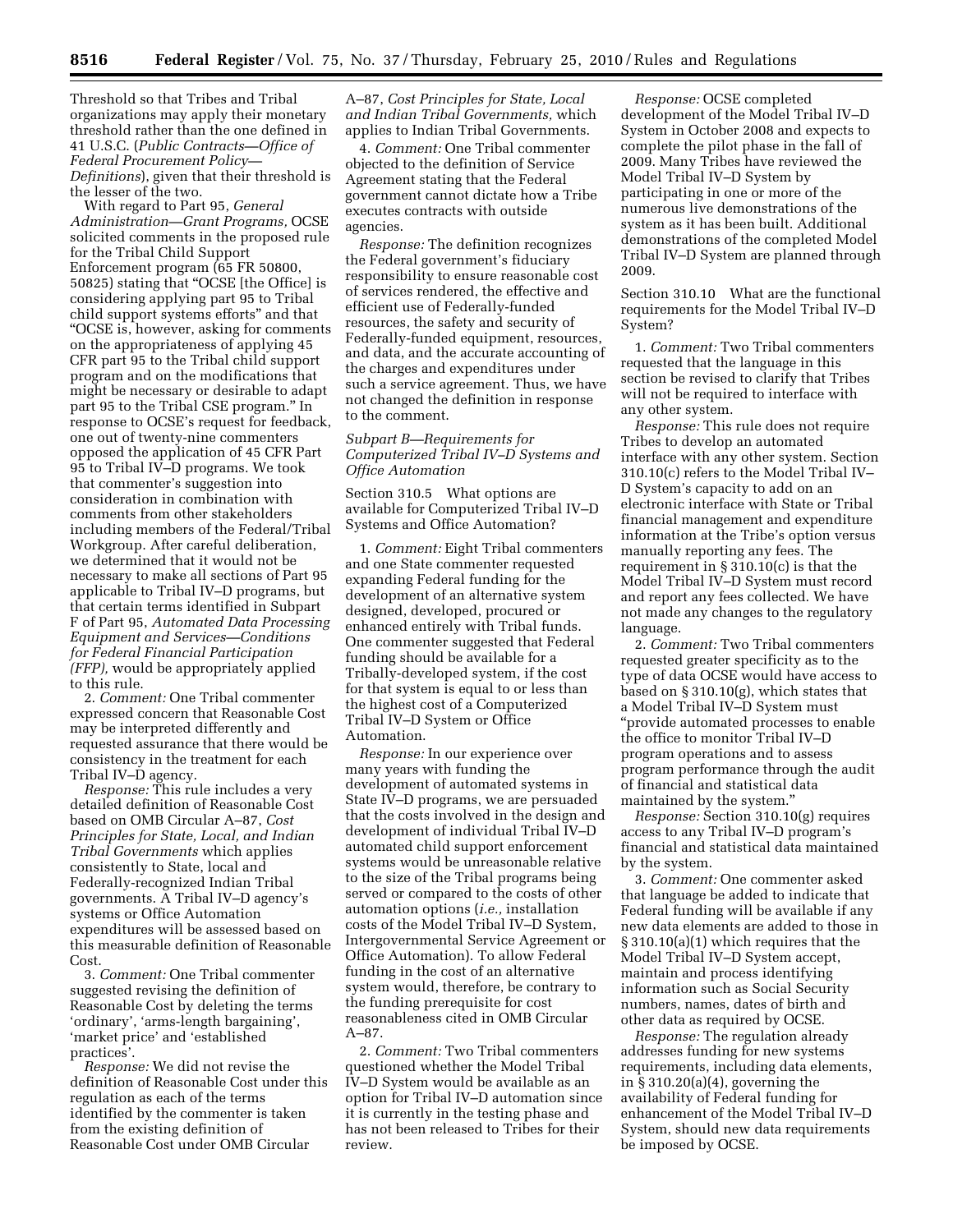Section 310.15 What are the safeguards and processes that comprehensive Tribal IV–D agencies must have in place to ensure the security and privacy of Computerized Tribal IV–D Systems and Office Automation?

1. *Comment:* Six Tribal commenters questioned whether the safeguarding requirement in § 310.15(a) to ensure that the Computerized Tribal IV–D System and Office Automation complies with the requirements of the Federal Information Security Management Act and the Privacy Act apply to Tribal governments.

*Response:* The Federal Information Security Management Act (FISMA) and the Privacy Act are Federal laws that apply to Federal agencies. These laws require Federal agencies to ensure that information and information systems used by the agency or other sources on behalf of the agency are safeguarded. The FISMA applies to both information and information systems used by a Federal agency and its contractors and grantees, which would include State and local governments and Federallyrecognized Tribes. Although Tribal IV– D programs do not currently have direct access to Federal information systems, they may have indirect access through agreements with State IV–D agencies.

Federal agencies must develop policies for information security oversight of contractors and other users with privileged access to Federal data. To that end, OCSE considers it imperative that Tribal IV–D programs are aware of the requirements in FISMA and the Privacy Act and that Tribal IV– D agencies should ensure that the Computerized Tribal IV–D Systems and Office Automation comply with such requirements.

2. *Comment:* Five Tribal commenters questioned the safeguarding requirement in § 310.15(a)(5) for a Tribal IV–D agency to include written policies and procedures concerning mechanisms to report (to the Department of Homeland Security) and respond to breaches of personally identifiable information and stated that reporting to the Department of Homeland Security should not apply to Indian Tribes.

*Response:* Federal agencies are required to report breaches or suspected breaches of Federal data to the U.S. Computer Emergency Readiness Team (US–CERT), which is part of the Department of Homeland Security (DHS) and is charged with the task of coordinating defense against and responses to cyber attacks across the nation.

A Tribal IV–D program, as part of the overall child support enforcement information system, must have written policies and procedures concerning mechanisms to report breaches or suspected breaches of Federal data. The Tribal IV–D agency has the discretion to determine the mechanism used to report the breach as a part of its written policies and procedures. The procedure for a State IV–D agency that suspects compromised Federal data is to report the suspected breach to OCSE. OCSE would then notify the ACF Chief Information Security Officer (CISO), who in turn would notify the HHS Computer Security Incident Response Center. The HHS Computer Security Incident Response Center then notifies the US–CERT of the Department of Homeland Security. A Tribal IV–D agency may establish a similar procedure.

3. *Comment:* One Tribal commenter encouraged that the preamble language stating ''We also would emphasize that no Federal Tribal IV–D program requirement obligates comprehensive Tribal IV–D agencies to disclose, or otherwise make accessible, their Tribal enrollment records for the purposes of providing child support enforcement services or automating child support enforcement activities'' be retained in the final rule.

*Response:* We agree and retained the language in this preamble.

4. *Comment:* One Tribal commenter referenced § 310.15(a), which requires written procedures to allow Tribal IV– D personnel controlled access and use of IV–D data including ''permitting access to and use of data for the purpose of exchanging information with State and Tribal agencies administering programs under titles IV–A, IV–E and XIX of the Act'' and suggested adding language stating that ''no state or tribe can demand access to the information maintained in the tribal IV–D system without the express written consent of the Tribe.''

*Response:* We agree that the section referenced by the commenter addresses procedures that must be put in place to safeguard access that Tribal IV–D personnel have to IV–D information and data from programs administered under titles IV–A, IV–E and XIX of the Act. This and other sections of this regulation do not imply that a State or Tribe could demand access to a Tribal IV–D agency's automated data processing system or Office Automation. For this reason, we do not find it necessary to revise or add language as suggested.

5. *Comment:* One Tribal commenter referenced § 310.15(a), which requires

the comprehensive Tribal IV–D agency to have written policies and procedures to safeguard the access to and use of data in the Computerized Tribal IV–D System and Office Automation. The commenter suggested adding clarification as to which safeguards must be included in the Tribal IV–D agency's written policies and procedures.

*Response:* The proposed regulatory language in § 310.15(a) stating ''Some of the required safeguards must include written polices and procedures \* \* \*" has been revised deleting the words 'some of' for clarity so that the sentence reads: ''The required safeguards must include written policies and procedures concerning the following:''. A list of required safeguards appears after the introductory phrase.

## *Subpart C—Funding for Computerized Tribal IV–D Systems and Office Automation*

Section 310.20 What are the conditions for funding the installation, operation, maintenance and enhancement of Computerized Tribal IV–D Systems and Office Automation?

1. *Comment:* One Tribal commenter recommended that a comprehensive Tribal IV–D agency be able to use more than one of the options for Computerized Tribal IV–D Systems and Office Automation as defined in § 310.5 at one point in time to allow for transitions such as from a State system to the Model Tribal IV–D System.

*Response:* The language in  $\S 310.20(a)(2)(i)$  which states that "an APD for installation of a Computerized Tribal IV–D System must represent the sole systems effort being undertaken by the comprehensive Tribal IV–D agency'' does not preclude situations wherein multiple systems may be in use during a reasonable transition period from one automated system solution to another. Clearly, any transition from one automated system to another includes tasks that will need to be performed concurrently, such as data conversion, training, testing, and installation. During the installation process, further guidance will be provided.

2. *Comment:* Ten Tribal commenters and one State commenter suggested that the FFP rate in the costs of Tribal automation be increased from the applicable matching rate as defined in § 309.130(c), *How will Tribal IV–D programs be funded and what forms are required*? (The applicable matching rate, as proposed, would have been 90 percent for comprehensive Tribal IV–D programs that are operating within the first three-year period of Federal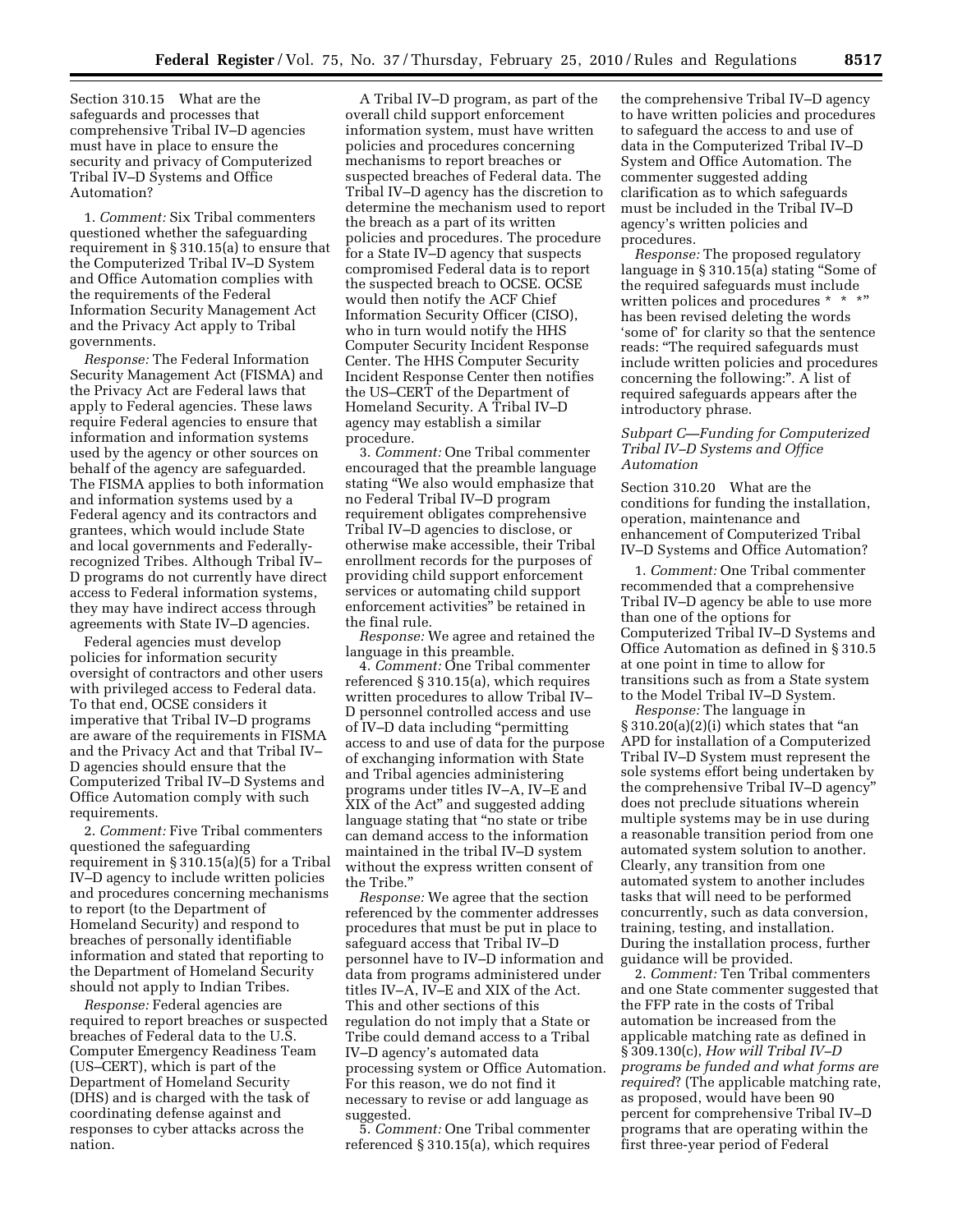funding and 80 percent for comprehensive Tribal IV–D programs operating in all periods following the first three-year period.) A number of commenters and consultation participants suggested that FFP in the costs of Tribal automation be increased to 100 percent Federal funding. Five commenters stressed that the proposed funding scheme would penalize the more experienced Tribes. Two commenters suggested that Federal funding for Tribal automation should in no way penalize the more experienced Tribes.

*Response:* We are persuaded that Tribes with comprehensive Tribal IV–D programs that have been in operation for over three years and are receiving 80 percent Federal funding should not be disadvantaged when funding for installing the Model Tribal IV–D System is available. Therefore, the final rule extends 90 percent FFP in the preapproved costs of installing the Model Tribal IV–D System for all comprehensive Tribal IV–D programs. FFP in the costs of all other allowable activities will remain at the applicable matching rate. This includes the cost of access to State automated systems or Office Automation, for which Federal funding has been available to comprehensive Tribal IV–D programs since the inception of the program.

3. *Comment:* One Tribal commenter asked if in-kind payments or services would be accepted towards the Tribal IV–D agency's share of automation costs.

*Response:* Current regulations at § 309.130(d)(3) allow in-kind payments and services as a Tribal IV–D agency's share of costs, including automation costs.

4. *Comment:* One Tribal commenter referenced  $\S 310.20(a)(4)$ , which sets forth conditions that must be met in order to obtain FFP in the costs of enhancements, and objected to the requirement that ''The project's Total Acquisition Cost cannot exceed the comprehensive Tribal IV–D agency's total Tribal IV–D program grant award for the year in which the acquisition request is made.'' The commenter explained such a provision would limit smaller Tribal programs.

*Response:* Based on our experience with State automation efforts, this requirement is consistent with States' annual automation project expenditures and represents a sound, practical threshold to apply to ensure the cost reasonableness of Tribal automation efforts.

5. *Comment:* One Tribal commenter stated that the proposed rule does not allocate Federal funds to be used in the development of a Model Tribal IV–D System.

*Response:* This rule does not provide for Federal funds towards the development of a Model Tribal IV–D System because the Model Tribal IV–D System has already been designed and developed by OCSE for use by comprehensive Tribal IV–D programs electing to automate child support activities under this rule. There are no costs, including license fees or other charges, to Tribal IV–D programs to acquire a complete copy of the Model Tribal IV–D System from OCSE, and 90 percent Federal funding is available to Tribal IV–D programs for pre-approved costs of installing the Model Tribal IV– D System.

Section 310.25 What conditions apply to acquisitions of Computerized Tribal IV–D Systems?

1. *Comment:* Six Tribal commenters questioned whether the Model Tribal IV–D System was developed through competitive contracting in accordance with the Competition in Contracting Act.

*Response:* The Model Tribal IV–D System was developed under the direction of OCSE through the use of contractor resources from two competitively procured contracts. These two procurements adhered to all Federal acquisition regulations.

2. *Comment:* One Tribal commenter stated that its ability to ensure full and open competition would be hampered because there are only two specialists in the area who are capable of enhancing their Tribe's Computerized Tribal IV–D System.

*Response:* There are many ways to enable increased competition in procurements, including participating in consortia-based contracts with other Tribal IV–D programs, increasing the distance or range of the procurement search, and allowing successful offerors remote access to the Computerized Tribal IV–D System, thereby reducing contracted travel and similar costs. Remote access can increase interest in the vendor community to participate in a Tribe's procurement as it can have a leveling effect on the costs being proposed by all of the prospective offerors.

3. *Comment:* One Tribal commenter requested clarification of the procurement process and asked if Tribes would need to solicit bids from other States.

*Response:* There is no requirement that Tribal IV–D programs solicit bids from other States.

4. *Comment:* Seven Tribal commenters questioned the intent of

§ 310.25(c) titled *Software and Ownership Right*s, as it relates to Tribally-funded systems; they suggested that the provisions of this section may inappropriately result in the Federal government reserving a license on property acquired with the Tribal funds. One commenter stated that provisions in § 310.25(c)(2) that OCSE reserves a royalty-free, nonexclusive and irrevocable license to reproduce, publish, or otherwise use and to authorize others to use for Federal Government purposes would discourage Tribes or Tribal organizations from development of their own systems at their own expense.

*Response:* In the preamble language to § 310.25, we indicate that ''Comprehensive Tribal IV–D agencies that have elected to automate program activities through Office Automation or another alternative to Computerized Tribal IV–D Systems [such as an automated system funded entirely by a Tribe] as discussed in proposed § 310.5, would not be subject to the requirements presented in proposed § 310.25.'' A Tribal IV–D program's alternative system, one that was designed and developed as a fully Tribally-funded system, would only become subject to the Software and Ownership Rights clauses in § 310.25(c) if the Tribal IV–D program later sought Federal funding in the costs to operate and maintain its alternative system. We agree with commenters that § 310.25(c)(2), which states that OCSE reserves a royalty-free, nonexclusive and irrevocable license to reproduce, publish, or otherwise use and to authorize others to use for Federal Government purposes, should not apply to a Tribally-funded system. We have revised this rule to limit the Software and Ownership Rights clause for a Tribally-funded system to § 310.25(c)(1), which requires that all procurement and contract instruments must include a clause that provides that the comprehensive Tribal IV–D agency will have all ownership rights to Computerized Tribal IV–D System software or enhancements thereof and all associated documentation designed, developed or installed with FFP.

## *Subpart D—What requirements apply for accessing systems and records for monitoring Computerized Tribal IV–D Systems and Office Automation?*

1. *Comment:* Six Tribal commenters questioned the language in § 310.40 which states that ''In accordance with 45 CFR Part 95 of this title, under proposed § 310.40 a comprehensive Tribal IV–D agency must allow OCSE access to the system in all of its aspects.'' The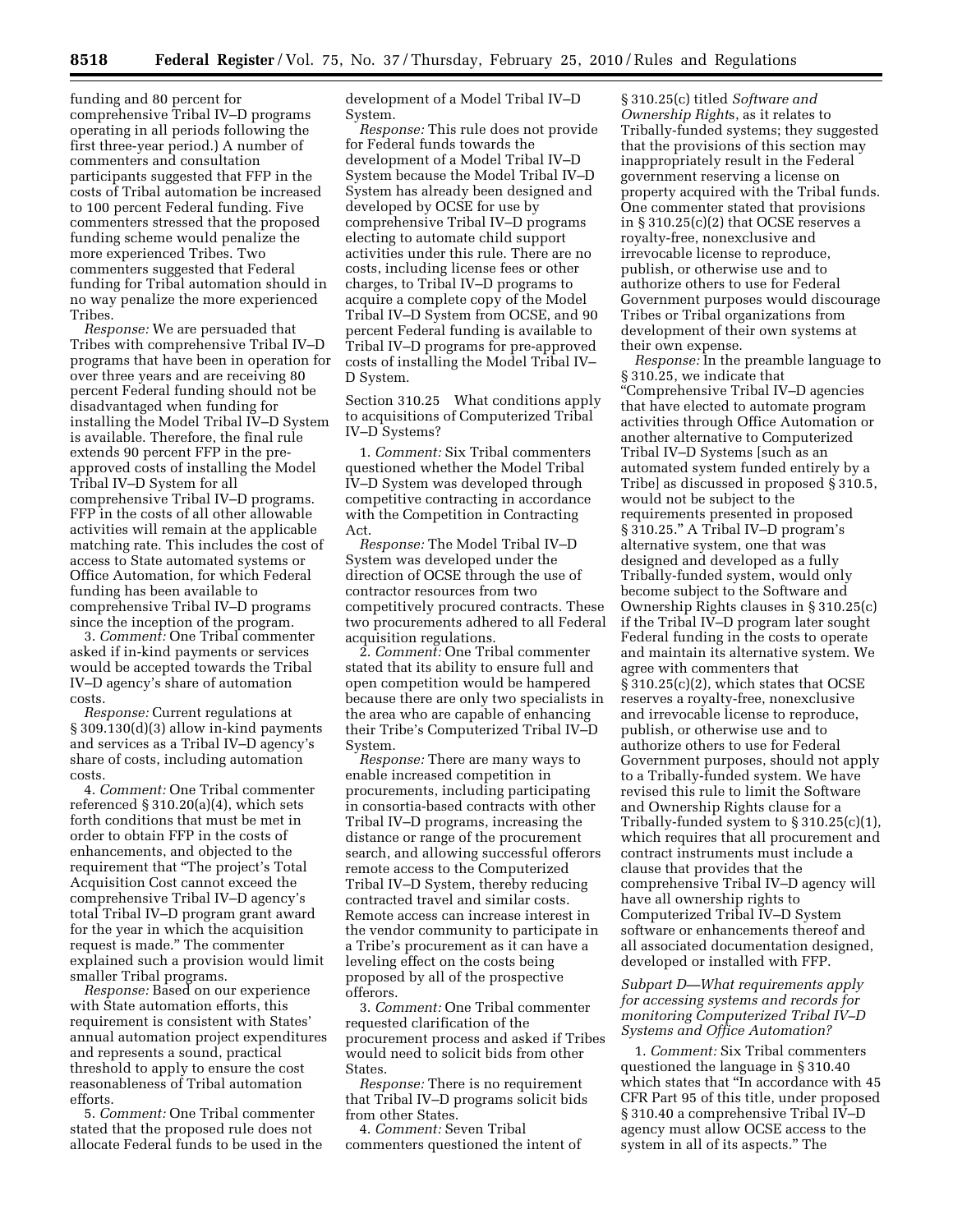commenters proposed restricting OCSE's access to financial and procurement information in the Tribe's automated system.

*Response:* We do not agree that OCSE's access to information on the Tribe's automated system should be restricted. This requirement is critical for Federal oversight responsibility to ensure that Federal funds are expended appropriately and Federal grantees meet all requirements as a condition of receiving Federal funds.

#### **Paperwork Reduction Act of 1995**

Under the Paperwork Reduction Act of 1995 (Pub. L. 104–13), all Departments are required to submit to the Office of Management and Budget (OMB) for review and approval any reporting or recordkeeping requirements inherent in a proposed or final rule.

This final rule contains reporting requirements at 45 CFR Part 310. The Department has submitted these reporting requirements to OMB for review.

Part 310 contains a regulatory requirement that, in order to receive funding for a Computerized Tribal IV– D System, a Tribe or Tribal organization must submit an Advanced Planning Document (APD) which represents the sole systems effort being undertaken by the comprehensive Tribal IV–D agency; describes the projected resource requirements for staff, hardware, software, network connections and other needs and resources available and expected to be available; contains a proposed schedule of project milestones; contains a proposed budget; and contains a statement that the comprehensive Tribal IV–D agency

agrees in writing to use the Computerized Tribal IV–D System for a minimum period of time. Tribes and Tribal organizations must respond if they wish to operate a Federally-funded Computerized Tribal IV–D System. The potential respondents to these information collection requirements are approximately 40 Federally-recognized Tribes, and Tribal organizations, during Year 1; 5 additional Federallyrecognized Tribes and Tribal organizations during Year 2; and 5 additional Federally-recognized Tribes and Tribal organizations during Year 3; for a three-year total of 50 grantees. This information collection requirement will impose the estimated total annual burden on the Tribes and Tribal organizations described in the table below:

| Information collection | Number of<br>respondents | Response per<br>respondent | Average<br>burden per<br>response | Total annual<br>burden |
|------------------------|--------------------------|----------------------------|-----------------------------------|------------------------|
| Year 1                 |                          |                            |                                   |                        |
|                        | 40<br>6                  | 2<br>2                     | 108<br>24                         | 8,640<br>288           |
|                        |                          |                            |                                   | 8,928                  |
| Year 2                 |                          |                            |                                   |                        |
|                        | *11<br>6                 | 2<br>2                     | 108<br>24                         | 2,376<br>288           |
|                        |                          |                            |                                   | 2,664                  |
| Year 3                 |                          |                            |                                   |                        |
|                        | *8<br>3                  | 2<br>2                     | 108<br>24                         | 1,728<br>144           |
|                        |                          |                            |                                   | 1,872                  |

\* Figures reflect APDs from 5 additional Tribes in Year 2 and Year 3 as well as APD Updates from Tribes included in Year 1 and 2 respectively.

*Total Burden for 3 Years:* 13,464. *Total Annual Burden Averaged over 3 Years:* 4,488 per year.

### **Regulatory Flexibility Analysis**

The Secretary certifies, under 5 U.S.C. 605(b), the Regulatory Flexibility Act (Pub. L. 96–354), that these regulations will not result in a significant impact on a substantial number of small entities because the primary impact of these regulations is on Tribal governments. Tribal governments are not considered small entities under the Act.

#### **Regulatory Impact Analysis**

Executive Order 12866 requires that regulations be reviewed to ensure that they are consistent with the priorities and principles set forth in the Executive Order. The Department has determined

that this final rule is consistent with these priorities and principles. Moreover, we have consulted with the Office of Management and Budget (OMB) and determined that these rules meet the criteria for a significant regulatory action under Executive Order 12866. Thus, they were subject to OMB review.

We have determined that this final rule, including setting the FFP rate in the costs of installing the Model Tribal IV–D System at 90 percent for all comprehensive Tribal IV–D agencies, is not an economically significant rule under Executive Order 12866 and will not result in the expenditure by State, local, and Tribal governments, in the aggregate, or by the private sector, of more than \$100 million in any one year,

adjusted for inflation from 1995 to 2008 using the GDP Price Deflator. The current threshold is \$133 million. Therefore, we have not prepared a budgetary impact statement. We anticipate that the costs associated with this rule will be: FY 2010—\$8m; FY 2011—\$4m; FY 2012—\$2m; FY 2013— \$3m; FY 2014—\$3m.

These regulations are authorized by 42 U.S.C. 655(f) and 42 U.S.C. 1302 and represent the final regulations governing direct funding for computerized systems and Office Automation of Tribal IV–D agencies that demonstrate the capacity to operate a child support enforcement program, including establishment of paternity, establishment, modification and enforcement of support orders, and location of noncustodial parents.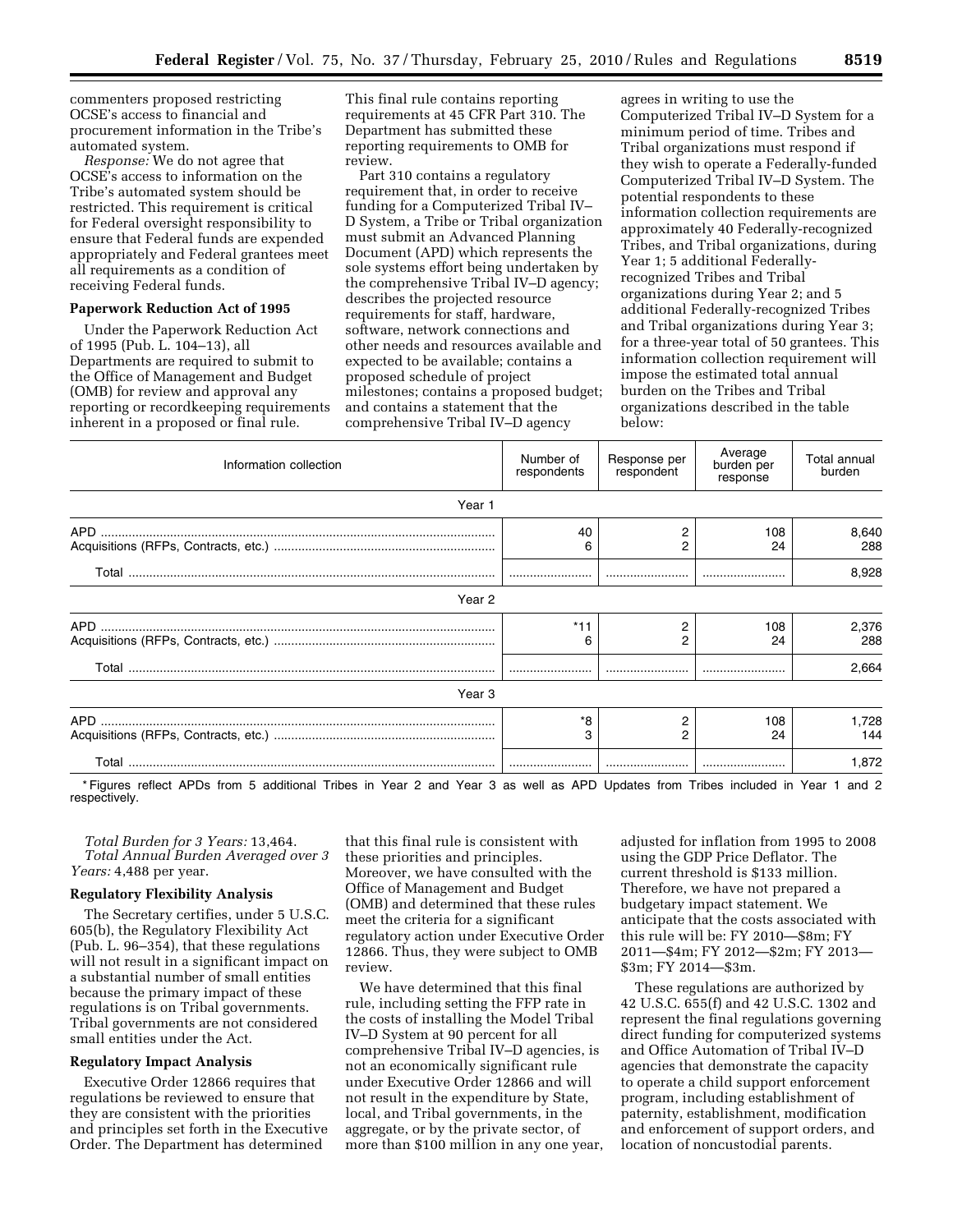The Executive Order encourages agencies, as appropriate, to provide the public with meaningful participation in the regulatory process. As described elsewhere in the preamble, ACF consulted with Tribes and Tribal organizations and their representatives to obtain their views prior to the publication of this rule.

## **Executive Order 13175**

Executive Order 13175 sets forth principles to strengthen the United States' government-to-government relationships with Indian Tribes and to reduce the imposition of unfunded mandates upon Indian Tribes. In association with this rule, ACF held three consultation sessions on June 27, July 8 and July 9 of 2008. The consultations were held in Seattle, Washington; Catoosa, Oklahoma; and Milwaukee, Wisconsin during the summer and elicited a range of questions and suggestions which are discussed in detail throughout the preceding pages of this preamble.

### **Unfunded Mandates Reform Act of 1995**

Section 202 of the Unfunded Mandates Reform Act of 1995, Public Law 104–4, requires that a covered agency prepare a budgetary impact statement before promulgating a rule that includes a Federal mandate that may result in the expenditure by State, local and Tribal governments, in the aggregate, or by the private sector, of \$100 million or more in any one year. As indicated above, we have determined this rule will not result in the expenditure by State, local and Tribal governments, in the aggregate, or by the private sector, of more than \$100 million in any one year.

### **Congressional Review**

This final rule is not a major rule as defined in 5 U.S.C., Chapter 8.

### **Assessment of Federal Regulations and Policies on Family Well-Being**

We certify that we have made an assessment of this rule's impact on the well-being of families, as required under sec. 654 of the Treasury and General Government Appropriations Act of 1999, Pub. L. 105–277. This final rule gives flexibility to Tribes and Tribal organizations to use technological advancements to meet program objectives that serve this purpose.

### **Executive Order 13132**

Executive Order 13132 prohibits an agency from publishing any rule that has federalism implications if the rule either imposes substantial direct

compliance costs on State and local governments or is not required by statute, or the rule preempts State law, unless the agency meets the consultation and funding requirements of section 6 of the Executive Order. These regulations do not have federalism implications for State or local governments as defined in the Executive Order.

#### **List of Subjects**

*45 CFR 309* 

Child support, Grant programs— Social programs, Indians, Native Americans.

### *45 CFR 310*

Child support, Grant programs— Social programs, Indians, Native Americans.

(Catalogue of Federal Domestic Assistance Programs No. 93.563, Child Support Enforcement Program)

Dated: October 28, 2009.

## **Carmen Nazario,**

*Assistant Secretary for Children and Families.* 

Approved: November 16, 2009. **Kathleen Sebelius,** 

*Secretary, Department of Health and Human Services.* 

■ For the reasons discussed in the preamble, title 45 chapter III of the Code of Federal Regulations is amended as follows:

## **PART 309—TRIBAL CHILD SUPPORT ENFORCEMENT (IV–D) PROGRAM**

■ 1. The authority citation for part 309 continues to read as follows:

**Authority:** 42 U.S.C. 655(f), 1302.

■ 2. In § 309.130, revise paragraph  $(c)(3)$ to read as follows:

## **§ 309.130 How will Tribal IV–D programs be funded and what forms are required?**

\* \* \* \* \* (c) *Federal share of program expenditures.* \* \* \*

(3)(i) Except as provided in paragraph (c)(3)(ii) of this section, for all periods following the three-year period specified in paragraph (c)(2) of this section, a Tribe or Tribal organization will receive Federal grant funds equal to 80 percent of the total amount of approved and allowable expenditures made for the administration of the Tribal child support enforcement program.

(ii) A Tribe or Tribal organization will receive Federal grant funds equal to 90 percent of pre-approved costs of installing the Model Tribal IV–D System.

\* \* \* \* \*

■ 3. In § 309.145, revise paragraph (h) to read as follows:

## **§ 309.145 What costs are allowable for Tribal IV–D programs carried out under § 309.65(a) of this part?**

\* \* \* \* \* (h) Automated data processing computer systems, including:

(1) Planning efforts in the identification, evaluation, and selection of an automated data processing computer system solution meeting the program requirements defined in a Tribal IV–D plan and the automated systems requirements in part 310 of this chapter;

(2) Installation, operation, maintenance, and enhancement of a Model Tribal IV–D System as defined in and meeting the requirements of part 310 of this title;

(3) Procurement, installation, operation and maintenance of essential Office Automation capability;

(4) Establishment of Intergovernmental Service Agreements with a State and another comprehensive Tribal IV–D agency for access to the State or other Tribe's existing automated data processing computer system to support Tribal IV–D program operations, and Reasonable Costs associated with use of such a system;

(5) Operation and maintenance of a Tribal automated data processing system funded entirely with Tribal funds if the software ownership rights and license requirements in § 310.25(c)(1) are met; and

(6) Other automation and automated data processing computer system costs in accordance with instructions and guidance issued by the Secretary. \* \* \* \* \*

■ 4. Revise part 310 to read as follows:

### **PART 310—COMPUTERIZED TRIBAL IV–D SYSTEMS AND OFFICE AUTOMATION**

### **Subpart A—General Provisions**

Sec.

310.0 What does this part cover?

310.1 What definitions apply to this part?

### **Subpart B—Requirements for Computerized Tribal IV–D Systems and Office Automation**

- 310.5 What options are available for Computerized Tribal IV–D Systems and Office Automation?
- 310.10 What are the functional requirements for the Model Tribal IV–D System?
- 310.15 What are the safeguards and processes that comprehensive Tribal IV– D agencies must have in place to ensure the security and privacy of Computerized Tribal IV–D Systems and Office Automation?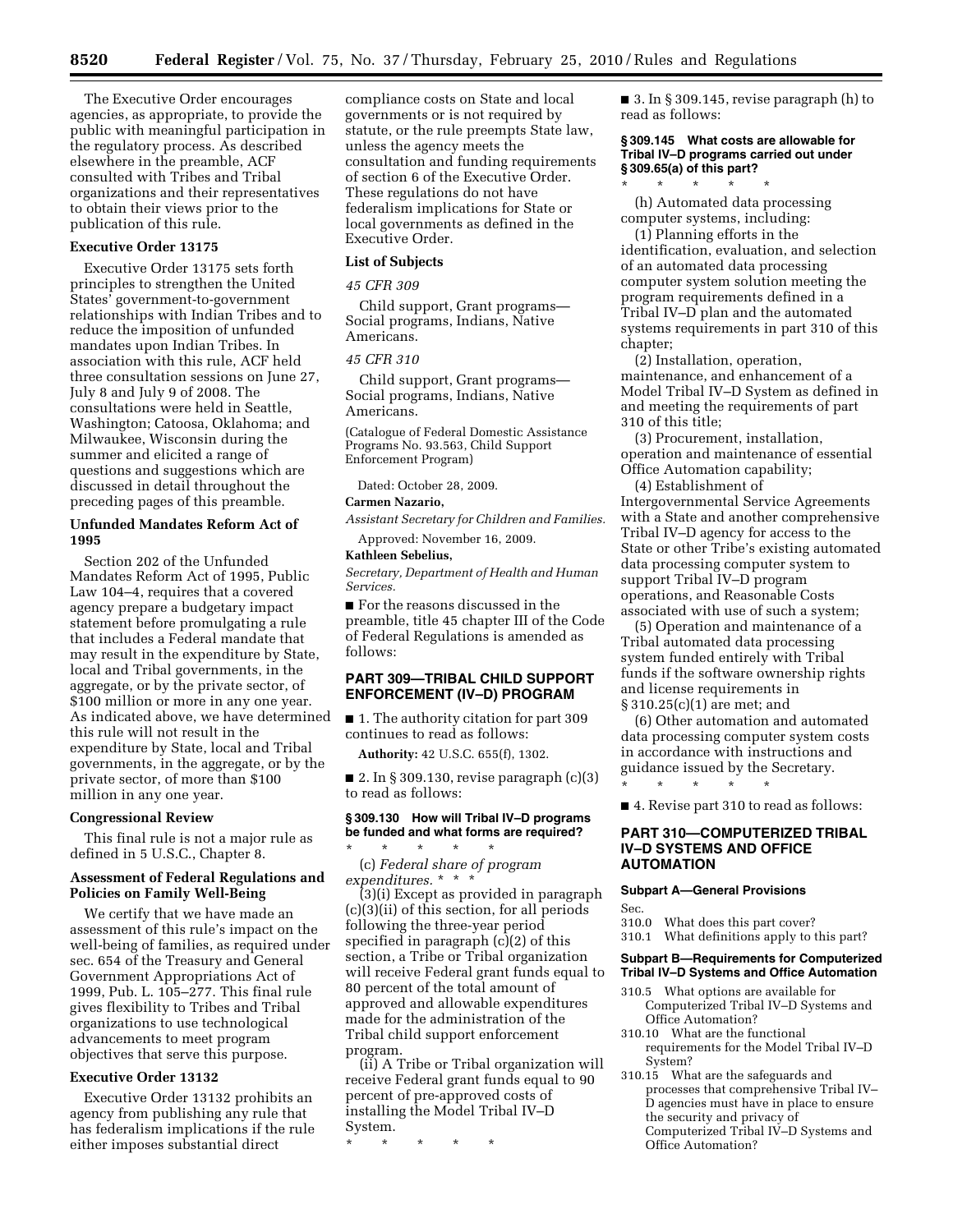### **Subpart C—Funding for Computerized Tribal IV–D Systems and Office Automation**

- 310.20 What are the conditions for funding the installation, operation, maintenance and enhancement of Computerized Tribal IV–D Systems and Office Automation?
- 310.25 What conditions apply to acquisitions of Computerized Tribal IV–D Systems?
- 310.30 Under what circumstances would FFP be suspended or disallowed in the costs of Computerized Tribal IV–D Systems?
- 310.35 Under what circumstances would emergency FFP be available for Computerized Tribal IV–D Systems?

## **Subpart D—Accountability and Monitoring Procedures for Computerized Tribal IV–D Systems**

310.40 What requirements apply for accessing systems and records for monitoring Computerized Tribal IV–D Systems and Office Automation?

**Authority:** 42 U.S.C. 655(f) and 1302.

# **Subpart A—General Provisions**

### **§ 310.0 What does this part cover?**

This part addresses conditions for funding and requirements governing Computerized Tribal IV–D Systems and Office Automation including:

(a) The automated systems options for comprehensive Tribal IV–D programs in § 310.5 of this part;

(b) The functional requirements for the Model Tribal IV–D Systems in § 310.10 of this part;

(c) The security and privacy requirements for Computerized Tribal IV–D Systems and Office Automation in § 310.15 of this part;

(d) The conditions for funding the installation, operation, maintenance, and enhancement of Computerized Tribal IV–D Systems and Office Automation in § 310.20 of this part;

(e) The conditions that apply to acquisitions of Computerized Tribal IV– D Systems in § 310.25 of this part; and

(f) The accountability and monitoring of Computerized Tribal IV–D Systems in § 310.40 of this part.

#### **§ 310.1 What definitions apply to this part?**

(a) The following definitions apply to this part and part 309:

(1) *Automated Data Processing Services (ADP Services)* means services for installation, maintenance, operation, and enhancement of ADP equipment and software performed by a comprehensive Tribal IV–D agency or for that agency through a services agreement or other contractual relationship with a State, another Tribe or private sector entity.

(2) *Comprehensive Tribal IV–D agency* means the organizational unit in

the Tribe or Tribal organization that has the authority for administering or supervising a comprehensive Tribal IV– D program under section 455(f) of the Act and implementing regulations in part 309 of this chapter. This is an agency meeting all requirements of § 309.65(a) of this chapter which is not in the start-up phase under § 309.65(b) of this chapter.

(3) *Computerized Tribal IV–D System*  means a comprehensive Tribal IV–D program's system of data processing that is performed by electronic or electrical machines so interconnected and interacting as to minimize the need for human assistance or intervention. A Computerized Tribal IV–D System is:

(i) The Model Tribal IV–D System; or (ii) Access to a State or

comprehensive Tribal IV–D agency's existing automated data processing computer system through an Intergovernmental Service Agreement;

(4) *Installation* means the act of installing ADP equipment and software, performing data conversion, and turnover to operation status.

(5) *Maintenance* is the totality of activities required to provide costeffective support to an operational ADP system. Maintenance is generally routine in nature and can include activities such as: Upgrading ADP hardware, and revising/creating new reports, making limited data element/ data base changes, minor data presentation changes, and other software corrections.

(6) *Model Tribal IV–D System* means an ADP system designed and developed by OCSE for comprehensive Tribal IV– D programs to include system specifications and requirements as specified in this part. The Model Tribal IV–D System effectively and efficiently allows a comprehensive Tribal IV–D agency to monitor, account for, and control all child support enforcement services and activities pursuant to part 309 of this chapter.

(7) *Office Automation* means a generic adjunct component of a computer system that supports the routine administrative functions in an organization (e.g., electronic mail, word processing, internet access), as well as similar functions performed as part of an automated data processing system. Office Automation is not specifically designed to meet the programmatic and business-centric needs of an organization.

(8) *Reasonable Cost* means a cost that is determined to be reasonable if, in its nature and amount, it does not exceed that which would be incurred by a prudent person under the circumstances prevailing at the time the decision was

made to incur the cost. In determining reasonableness with regard to ADP systems cost, consideration shall be given to:

(i) Whether the cost is of a type generally recognized as ordinary and necessary for the operation of a comprehensive Tribal IV–D agency;

(ii) The restraints or requirements imposed by such factors as: Sound business practices; arms-length bargaining; Federal, Tribal laws and regulations; and terms and conditions of any direct Federal funding;

(iii) Whether the individual concerned acted with prudence in the circumstances considering his or her responsibilities to the comprehensive Tribal IV–D agency, its employees, the public at large, and the Federal Government;

(iv) Market prices for comparable goods or services;

(v) Significant deviations from the established practices of the comprehensive Tribal IV–D agency which may unjustifiably increase the cost; and

(vi) Whether a project's Total Acquisition Cost is in excess of the comprehensive Tribal IV–D agency's total Tribal IV–D program grant award for the year in which the request is made.

(9) *Service Agreement* means a document signed by the Tribe or Tribal organization operating a comprehensive Tribal IV–D program under § 309.65(a) and the State or other comprehensive Tribal IV–D program whenever the latter provides data processing services to the former and identifies those ADP services that the State or other comprehensive Tribal IV–D program will provide to the Tribe or Tribal organization. Additionally, a Service Agreement would include the following details:

(i) Schedule of charges for each identified ADP service and a certification that these charges apply equally to all users;

(ii) Description of the method(s) of accounting for the services rendered under the agreement and computing service charges;

(iii) Assurances that services provided will be timely and satisfactory;

(iv) Assurances that information in the computer system as well as access, use and disposal of ADP data will be safeguarded in accordance with proposed § 310.15;

(v) Beginning and ending dates of the period of time covered by the Service Agreement; and

(vi) Schedule of expected total charges for the period of the Service Agreement.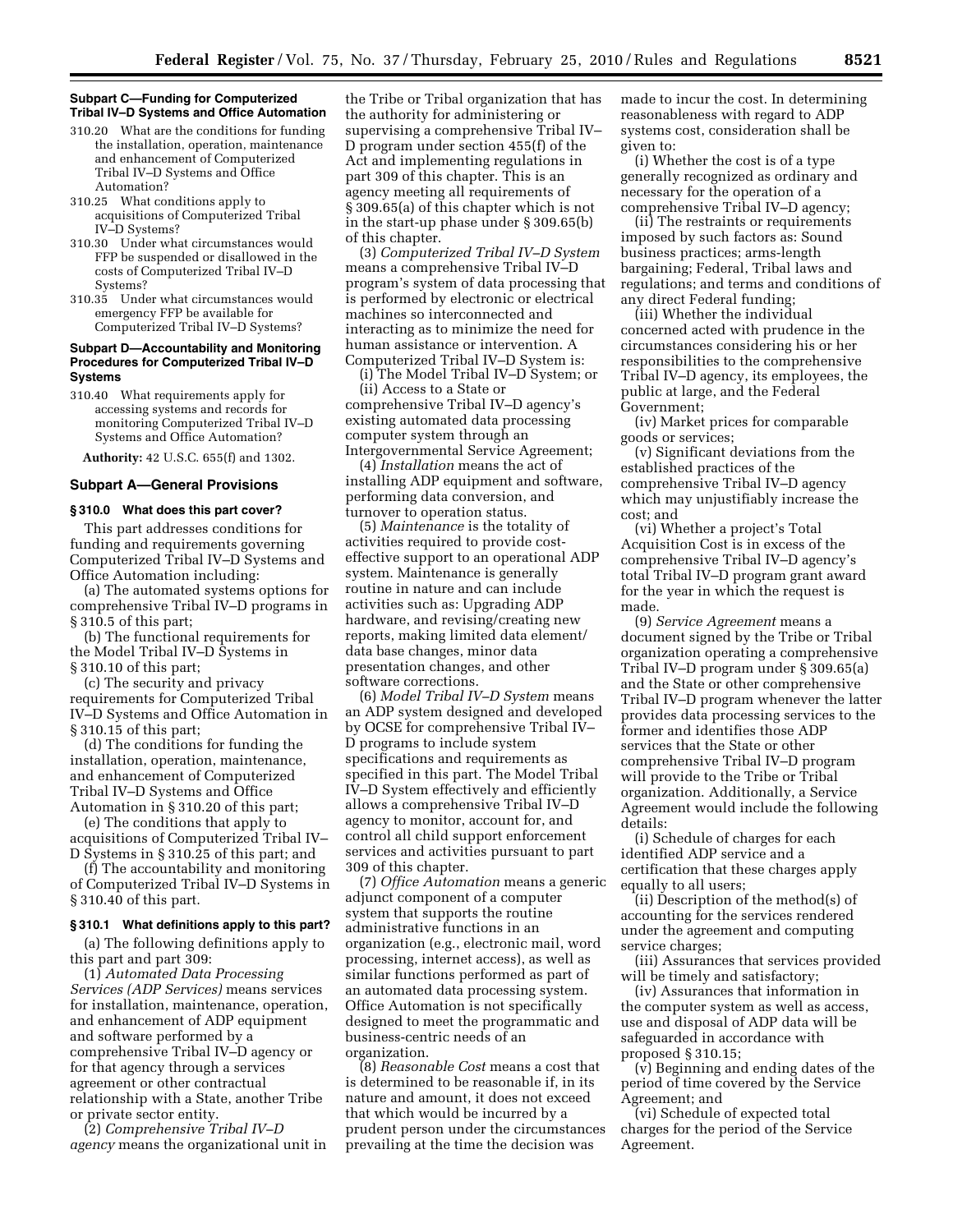(10) *Simplified Acquisition Threshold*  for ADP systems, equipment, and service acquisitions means a Tribe or Tribal organization's monetary threshold for determining whether competitive acquisition rules are required for a given procurement or \$100,000, whichever is less.

(b) The following terms apply to this part and are defined in § 95.605 of this title: "Acquisition"; "Advance Planning Document (APD)''; ''Design or System Design"; "Development"; "Enhancement"; "Federal Financial Participation (FFP)"; "Operation"; "Project"; "Software"; and "Total Acquisition Cost''.

(c) All of the terms defined in § 309.05 of this chapter apply to this part.

### **Subpart B: Requirements for Computerized Tribal IV–D Systems and Office Automation**

### **§ 310.5 What options are available for Computerized Tribal IV–D Systems and office automation?**

(a) *Allowable computerized support enforcement systems for a Comprehensive Tribal IV–D agency.* A comprehensive Tribal IV–D agency may have in effect an operational computerized support enforcement system that meets Federal requirements under this part.

(b) *Computerized Tribal IV–D Systems.* A Computerized Tribal IV–D System must be one of the design options listed below. A comprehensive Tribal IV–D program may automate its case processing and recordkeeping processes through:

(1) Installation, operation, maintenance, or enhancement of the Model Tribal IV–D System designed by OCSE to address the program requirements defined in a Tribal IV–D plan in accordance with § 309.65(a) of this chapter and the functional requirements in § 310.10 of this part;

(2) Establishment of Intergovernmental Service Agreements with a State or another comprehensive Tribal IV–D agency for access to that agency's existing automated data processing computer system to support comprehensive Tribal IV–D program operations.

(c) *Office Automation.* A comprehensive Tribal IV–D agency may opt to conduct automated data processing and recordkeeping activities through Office Automation. Allowable activities under this paragraph include procurement, installation, operation and maintenance of essential Office Automation capability as defined in § 310.1 of this part.

(d) *Alternative to Computerized Tribal IV–D Systems and Office Automation.* A

comprehensive Tribal IV–D agency may design, develop, procure, or enhance an automated data processing system funded entirely with Tribal funds.

#### **§ 310.10 What are the functional requirements for the Model Tribal IV–D System?**

A Model Tribal IV–D System must: (a) Accept, maintain and process the actions in the support collection and paternity determination processes under the Tribal IV–D plan, including:

(1) Identifying information such as Social Security numbers, names, dates of birth, home addresses and mailing addresses (including postal zip codes) on individuals against whom paternity and support obligations are sought to be established or enforced and on individuals to whom support obligations are owed, and other data as may be requested by OCSE;

(2) Verifying information on individuals referred to in paragraph (a)(1) of this section with Tribal, Federal, State and local agencies, both intra-tribal and intergovernmental;

(3) Maintaining information pertaining to:

- (i) Applications and referrals for Tribal IV–D services, including:
- (A) Case record;

(B) Referral to the appropriate processing unit (i.e., locate or paternity establishment);

(C) Caseworker notification;

(D) Case Identification Number; and

(E) Participant Identification Number;

- (ii) Delinquency and enforcement activities;
- (iii) Intra-tribal, intergovernmental,
- and Federal location of the putative father and noncustodial parents;

(iv) The establishment of paternity; (v) The establishment of support obligations;

(vi) The payment and status of current support obligations;

(vii) The payment and status of arrearage accounts;

(4) Maintaining data on case actions administered by both the initiating and responding jurisdictions in intergovernmental cases;

(b) Update, maintain and manage all IV–D cases under the Tribal IV–D plan from initial application or referral through collection and enforcement, including any events, transactions, or actions taken therein;

(c) Record and report any fees collected, either directly or by interfacing with State or Tribal financial management and expenditure information;

(d) Distribute current support and arrearage collections in accordance with Federal regulations at § 309.115 of this chapter and Tribal laws;

(e) Maintain, process and monitor accounts receivable on all amounts owed, collected, and distributed with regard to:

(1) Detailed payment histories that include the following:

- (i) Amount of each payment;
- (ii) Date of each collection;
- (iii) Method of payment;
- (iv) Distribution of payments; and
- (v) Date of each disbursement;

(2) Automated income withholding activities such as:

(i) Recording and maintaining any date the noncustodial parent defaults on payment of the support obligation in an amount equal to the support payable for one month;

(ii) Generating the Standard Federal Income Withholding Form; and

(iii) Allocating amounts received by income withholding according to §§ 309.110 and 309.115 of this chapter.

(f) Maintain and automatically generate data necessary to meet Federal reporting requirements on a timely basis as prescribed by OCSE. At a minimum this must include:

(1) Yearly notices on support collected, which are itemized by month of collection and provided to families receiving services under the comprehensive Tribal IV–D program as required in § 309.75(c) of this chapter, to all case participants regarding support collections; and

(2) Reports submitted to OCSE for program monitoring and program performance as required in § 309.170 of this chapter;

(g) Provide automated processes to enable OCSE to monitor Tribal IV–D program operations and to assess program performance through the audit of financial and statistical data maintained by the system; and

(h) Provide security to prevent unauthorized access to, or use of, the data in the system as detailed in § 310.15 of this part.

### **§ 310.15 What are the safeguards and processes that comprehensive Tribal IV–D agencies must have in place to ensure the security and privacy of Computerized Tribal IV–D Systems and Office Automation?**

(a) *Information integrity and security.*  The comprehensive Tribal IV–D agency must have safeguards on the integrity, accuracy, completeness, access to, and use of data in the Computerized Tribal IV–D System and Office Automation. Computerized Tribal IV–D Systems and Office Automation should be compliant with the Federal Information Security Management Act, and the Privacy Act. The required safeguards must include written policies and procedures concerning the following: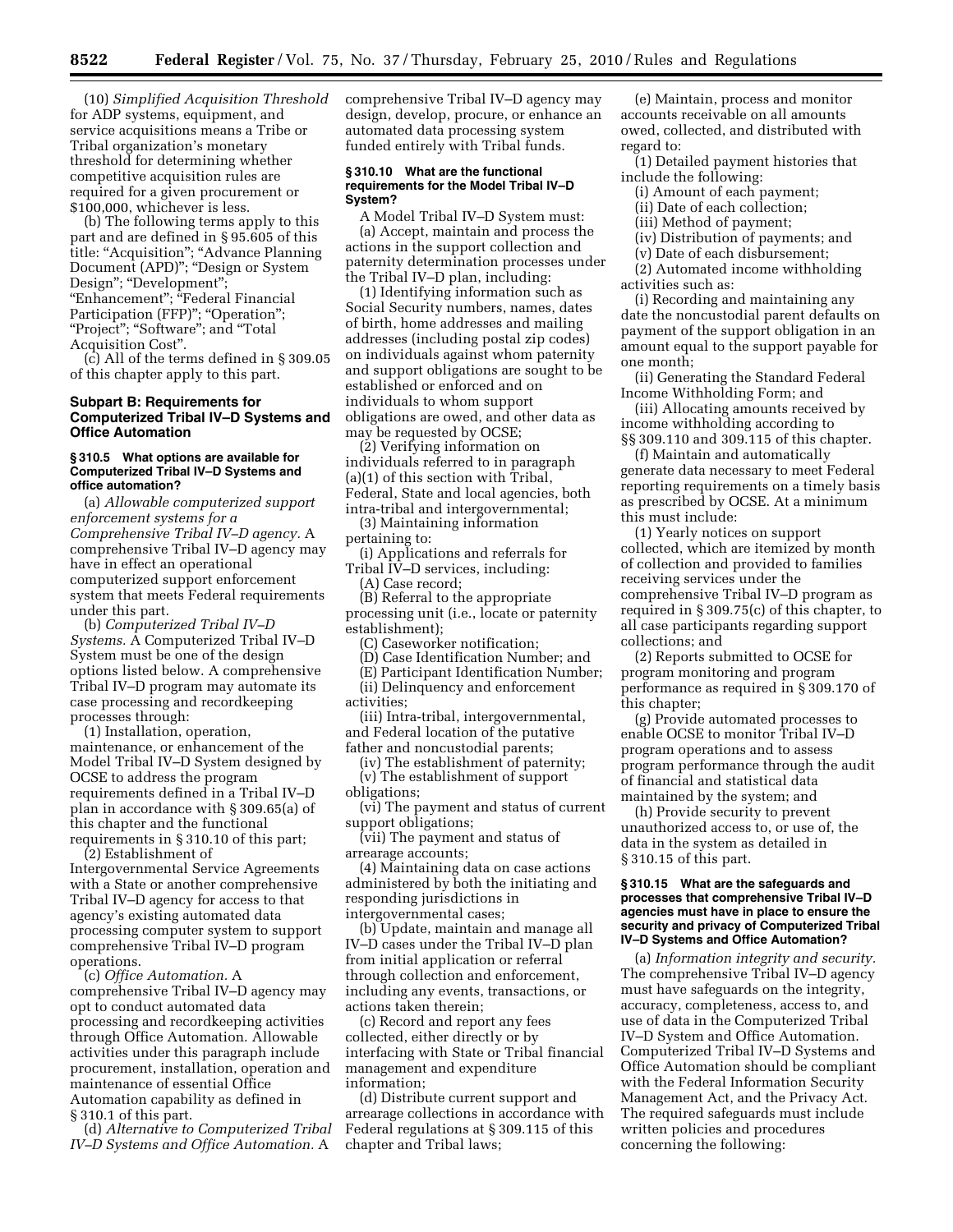(1) Periodic evaluations of the system for risk of security and privacy breaches;

(2) Procedures to allow Tribal IV–D personnel controlled access and use of IV–D data, including:

(i) Specifying the data which may be used for particular IV–D program purposes, and the personnel permitted access to such data;

(ii) Permitting access to and use of data for the purpose of exchanging information with State and Tribal agencies administering programs under titles IV–A, IV–E and XIX of the Act to the extent necessary to carry out the comprehensive Tribal IV–D agency's responsibilities with respect to such programs;

(3) Maintenance and control of application software program data;

(4) Mechanisms to back-up and otherwise protect hardware, software, documents, and other communications; and,

(5) Mechanisms to report breaches or suspected breaches of personally identifiable information to the Department of Homeland Security, and to respond to those breaches.

(b) *Monitoring of access.* The comprehensive Tribal IV–D agency must monitor routine access to and use of the Computerized Tribal IV–D System and Office Automation through methods such as audit trails and feedback mechanisms to guard against, and promptly identify, unauthorized access or use;

(c) *Training and information.* The comprehensive Tribal IV–D agency must have procedures to ensure that all personnel, including Tribal IV–D staff and contractors, who may have access to or be required to use confidential program data in the Computerized Tribal IV–D System and Office Automation are adequately trained in security procedures.

(d) *Penalties.* The comprehensive Tribal IV–D agency must have administrative penalties, including dismissal from employment, for unauthorized access to, disclosure or use of confidential information.

## **Subpart C—Funding for Computerized Tribal IV–D Systems and Office Automation**

### **§ 310.20 What are the conditions for funding the installation, operation, maintenance and enhancement of Computerized Tribal IV–D Systems and Office Automation?**

(a) *Conditions that must be met for FFP at the applicable matching rate in § 309.130(c) of this chapter for Computerized Tribal IV–D Systems.* The following conditions must be met to

obtain 90 percent FFP in the costs of installation of the Model Tribal IV–D System and FFP at the applicable matching rate under § 309.130(c) of this chapter in the costs of operation, maintenance, and enhancement of a Computerized Tribal IV–D System:

(1) A comprehensive Tribal IV–D agency must have submitted, and OCSE must have approved, an Advance Planning Document (APD) for the installation and enhancement of a Computerized Tribal IV–D System;

(2) An APD for installation of a Computerized Tribal IV–D System must:

(i) Represent the sole systems effort being undertaken by the comprehensive Tribal IV–D agency under this part;

(ii) Describe the projected resource requirements for staff, hardware, software, network connections and other needs and the resources available or expected to be available to meet the requirements;

(iii) Contain a proposed schedule of project milestones with detail sufficient to describe the tasks, activities, and complexity of the initial implementation project;

(iv) Contain a proposed budget including a description of expenditures by category and amount for items related to installing, operating, maintaining, and enhancing the Computerized Tribal IV–D System; and

(v) Contain a statement that the comprehensive Tribal IV–D agency agrees in writing to use the Computerized Tribal IV–D System for a minimum period of time;

(3) The following conditions, in addition to those in paragraphs (a)(1) and (2) of this section, must be met to obtain FFP in the installation costs of access to a State or another comprehensive Tribal IV–D program's ADP system established under an Intergovernmental Service Agreement. The comprehensive Tribal IV–D agency must:

(i) Maintain a copy of each intergovernmental cooperative agreement and Service Agreement in its files for Federal review; and

(ii) Ensure that the:

(A) Service Agreement for which FFP is being sought, meets the definition of a Service Agreement as defined in § 310.1 of this title;

(B) Claims for FFP conform to the timely claim provisions of part 95 subpart A of this title; and

(C) Service Agreement was not previously disapproved by the Department.

(4) The following conditions, in addition to those in paragraphs (a)(1) through (3) of this section, must be met in order for a comprehensive Tribal IV– D agency to obtain FFP in the costs of enhancements to its Computerized Tribal IV–D System:

(i) The project's Total Acquisition Cost cannot exceed the comprehensive Tribal IV–D agency's total Tribal IV–D program grant award for the year in which the acquisition request is made; and

(ii) The APD budget, schedule and commitment to use the Computerized Tribal IV–D System for a specified minimum period of time must be updated to reflect the enhancement project.

(5) To receive FFP in the costs of the operation and maintenance of a Computerized Tribal IV–D System installed under § 310.20 or developed under § 309.145(h)(5), which refers to a Tribal automated data processing system that is funded entirely with Tribal funds, the comprehensive Tribal IV–D agency must include operation and maintenance costs in its annual Title IV–D program budget submission in accordance with § 309.15(c) of this chapter;

(6) To receive FFP in the costs of the installation, operation, and maintenance of essential Office Automation capabilities, the comprehensive Tribal IV–D agency must include such costs in its annual Title IV–D program budget submission in accordance with § 309.15(c) of this chapter;

(b) *Procedure for APD Submittal.* The comprehensive Tribal IV–D agency must submit an APD for a Computerized Tribal IV–D System to the Commissioner of OCSE, Attention: Division of State and Tribal Systems. The APD submitted by the comprehensive Tribal IV–D agency must be approved and signed by the comprehensive Tribal IV–D agency Director and the appropriate Tribal officials prior to submission to OCSE for approval.

### **§ 310.25 What conditions apply to acquisitions of Computerized Tribal IV–D Systems?**

(a) *APD Approval.* A comprehensive Tribal IV–D agency must have an approved APD in accordance with the applicable requirements of § 310.20 of this part prior to initiating acquisition of a Computerized Tribal IV–D System.

(b) *Procurements.* Requests for Proposals (RFP) and similar procurement documents, contracts, and contract amendments involving costs eligible for FFP, must be submitted to OCSE for approval prior to release of the procurement document, and prior to the execution of the resultant contract when a procurement is anticipated to or will